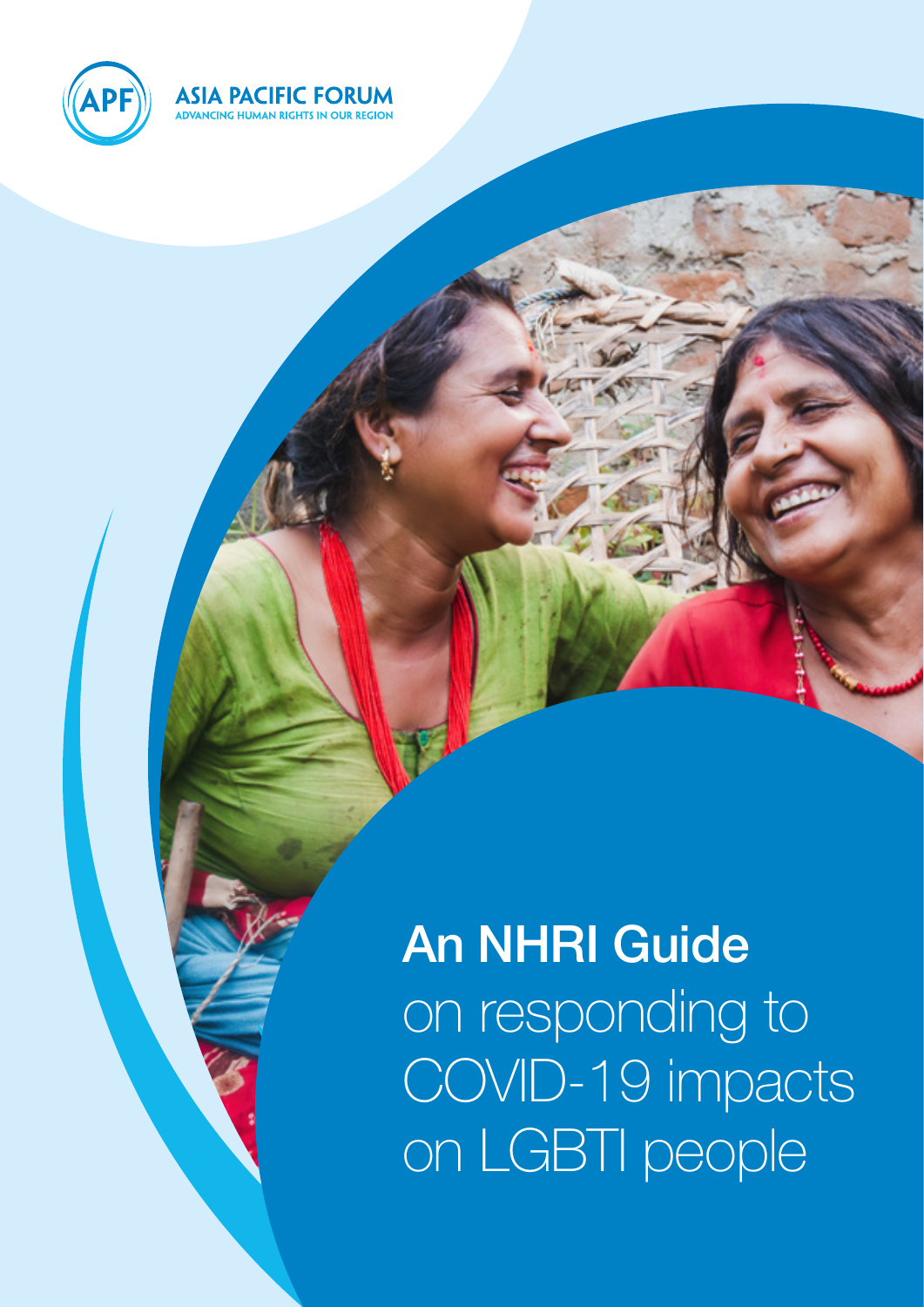## **Contents**

|                                   | Section one: The impact of the COVID-19 pandemic on LGBTI                                                                                                                                                                                                                | 6                                         |                                        |                                                  |
|-----------------------------------|--------------------------------------------------------------------------------------------------------------------------------------------------------------------------------------------------------------------------------------------------------------------------|-------------------------------------------|----------------------------------------|--------------------------------------------------|
| people in the Asia Pacific region |                                                                                                                                                                                                                                                                          |                                           |                                        |                                                  |
|                                   | 1. Health risks<br>2. Loss of income, food & housing<br>3. Lack of access to state support, services, or benefits<br>4. Stigmatisation, discrimination, scapegoating, hate speech, and violence<br>Domestic violence and abuse<br>6. Difficult access to health services | 6<br>$\overline{7}$<br>8<br>9<br>10<br>11 |                                        |                                                  |
|                                   |                                                                                                                                                                                                                                                                          |                                           |                                        |                                                  |
|                                   |                                                                                                                                                                                                                                                                          |                                           |                                        |                                                  |
| 5.                                |                                                                                                                                                                                                                                                                          |                                           |                                        |                                                  |
|                                   |                                                                                                                                                                                                                                                                          |                                           |                                        | 7. De-prioritisation of required health services |
| 8.                                |                                                                                                                                                                                                                                                                          |                                           | Social isolation and increased anxiety | 13                                               |
|                                   | 9. Abuse of state power<br>10. Organisational survival, community support, and unity                                                                                                                                                                                     | 13<br>14                                  |                                        |                                                  |
|                                   |                                                                                                                                                                                                                                                                          |                                           |                                        |                                                  |
|                                   | of the COVID-19 pandemic on LGBTI communities<br>1. Recognising LGBTI people as a vulnerable group in the context of the pandemic<br>2. Advising authorities on how to promote and protect the rights of LGBTI                                                           | 15<br>15                                  |                                        |                                                  |
|                                   | people in the context of COVID-19                                                                                                                                                                                                                                        | 17                                        |                                        |                                                  |
|                                   | 3. Education and awareness raising                                                                                                                                                                                                                                       | 18                                        |                                        |                                                  |
|                                   | 4. Monitoring the pandemic's impact on LGBTI people                                                                                                                                                                                                                      | 19                                        |                                        |                                                  |
|                                   | 5. Complaints handling                                                                                                                                                                                                                                                   | 20                                        |                                        |                                                  |
|                                   | 6. Court interventions and monitoring                                                                                                                                                                                                                                    | 21                                        |                                        |                                                  |
|                                   | 7. Advocating for laws, policies, and practices that alleviate the                                                                                                                                                                                                       |                                           |                                        |                                                  |
|                                   | impact of the pandemic on LGBTI people                                                                                                                                                                                                                                   | 22                                        |                                        |                                                  |
|                                   | 8. Cooperation and engagement                                                                                                                                                                                                                                            | 23                                        |                                        |                                                  |
|                                   | 9. National inquiries                                                                                                                                                                                                                                                    | 24                                        |                                        |                                                  |
| <b>Resources</b>                  |                                                                                                                                                                                                                                                                          | 25                                        |                                        |                                                  |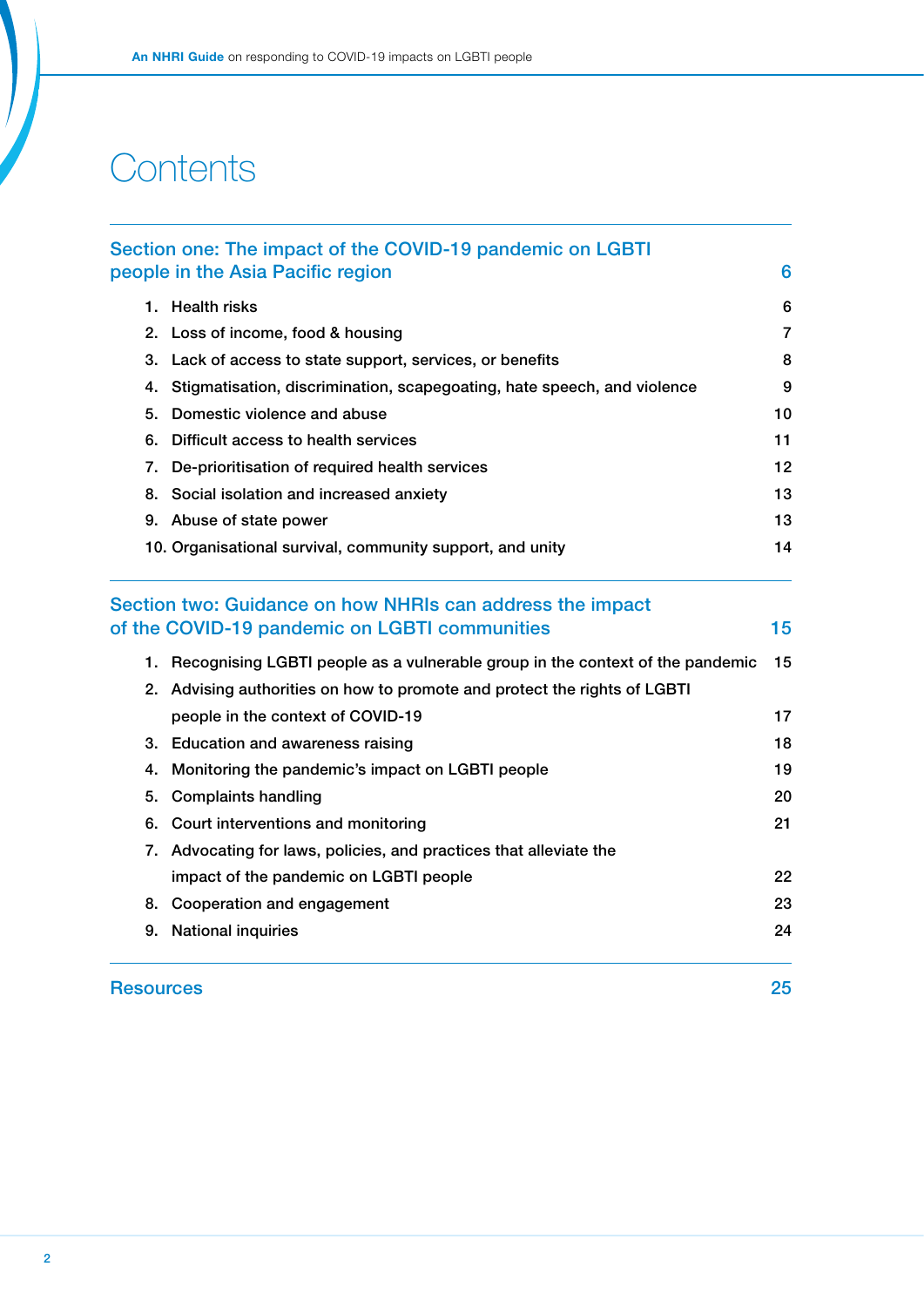## Acknowledgements

The United Nations Development Programme – Bangkok Regional Hub (UNDP – BRH) and the Asia Pacific Forum of National Human Rights Institutions (APF) have worked together to promote human rights in relation to Sexual Orientation, Gender Identity, Gender Expression and Sex Characteristics (SOGIESC) since 2015.

This Guide was developed as a result of an APF – UNDP BRH partnership agreement project that was implemented between June 2021 – March 2022.

The APF is most grateful to Dodo Karsay, the primary author of this resource, Jack Byrne, and Maria Aïcha Boumeddiene for their expert contributions to the development of this resource and overall capacity development project.

The APF also acknowledges the critical contributions of NHRI participants of the 2021 APF online course on promoting and protecting human rights in relation to SOGIESC, and in particular the NHRIs of Fiji, New Zealand, Mongolia, Philippines, Thailand and Timor-Leste.

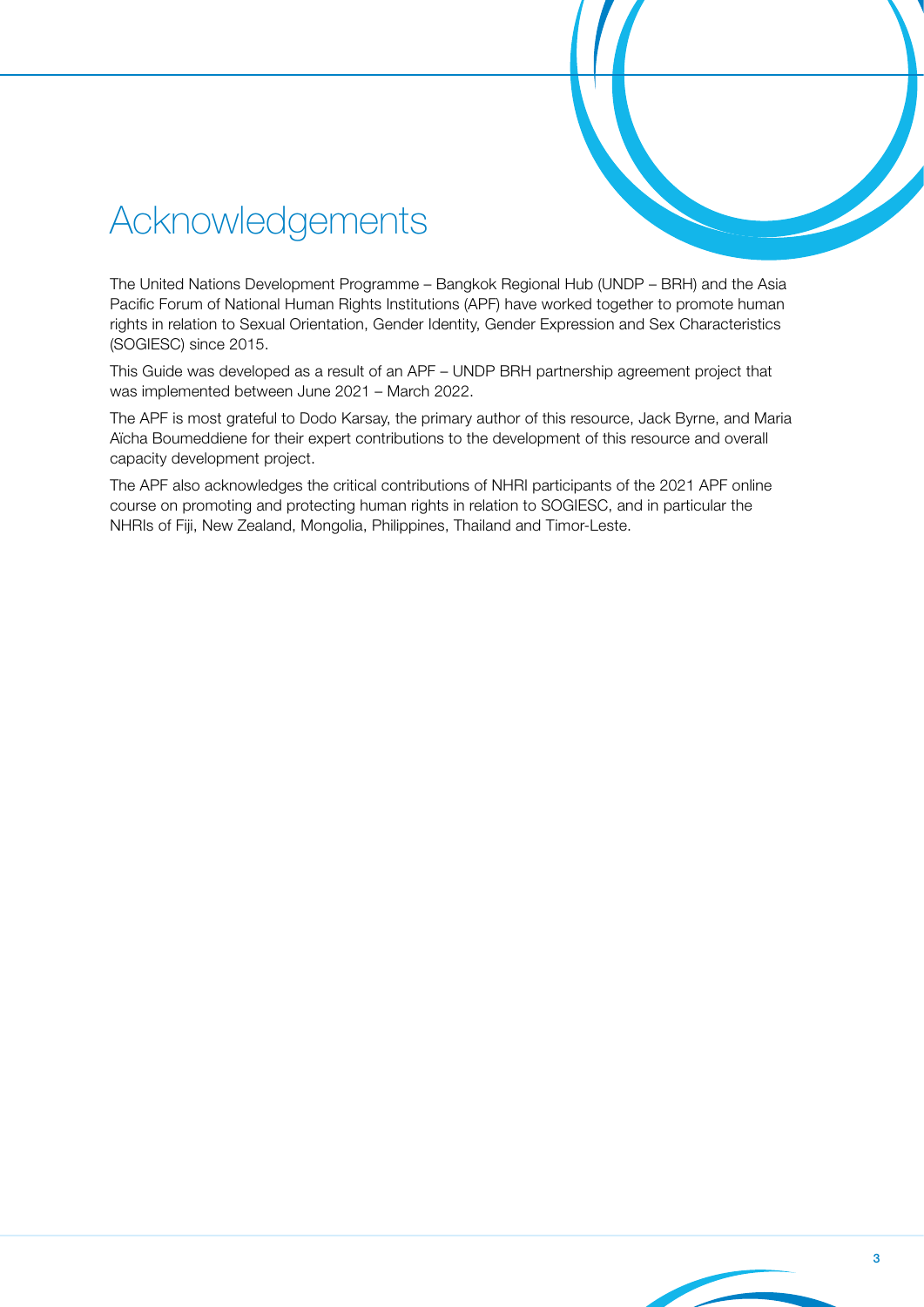## **Introduction**

## **Background**

In March 2020, the World Health Organisation declared COVID-19 as a global pandemic and all regions of the world have since been struggling with the serious health, social, psychological, and economic impact of the crisis. COVID-19 has taken a serious toll on the Asia Pacific region as well. Over 760.000 deaths have been recorded in South-East Asia, 190.000 in the Western Pacific, and 337.000 in the Eastern Mediterranean.<sup>1</sup> As of March 2022, India alone has accounted for 515.000 deaths of the estimated 6 million lives that have been lost globally.<sup>2</sup>

The COVID-19 pandemic has not only taken the lives of millions but has also exacerbated and made visible structural inequalities against historically marginalised communities, including lesbian, gay, bisexual, trans, and intersex (LGBTI)<sup>3</sup> people. In July 2020, the UN Independent Expert on protection against violence and discrimination based on sexual orientation and gender identity (SOGI) dedicated a thematic report to the impact of the COVID-19 pandemic on the human rights of LGBT persons<sup>4</sup>. In the report, the Independent Expert emphasised that "persons, communities and populations that are victims of violence and discrimination on the basis of sexual orientation and gender identity are among those that face this challenge bearing a legacy that condemns a significant proportion of them to exclusion and poverty, and are therefore not facing [the pandemic] on a level playing field".5 UN human rights mechanisms have also highlighted that the pandemic has had a particularly serious impact on LGBTI people who face multiple, compounded, or intersectional -discrimination<sup>6</sup> on the basis of their sexual orientation, gender identity and expression, and sex characteristics (SOGIESC). This marginalisation is compounded when LGBTI people also face multiple and intersectional discrimination based on their "disability, age, ethnicity/race, sex, indigenous or minority status, socioeconomic status and/or caste, language, religion or belief, political opinion, national origin, migration or situation of displacement, marital and/or maternal status, urban/rural location, health status, and property ownership".<sup>7</sup>

<sup>1</sup> See the breakdown as per WHO regions: "WHO Coronavirus (COVID-19) Dashboard", WHO (COVID-19) Homepage, *<https://covid19.who.int/>*., accessed 11 March 2022. See a county-by-country breakdown for the Asia Pacific region: "Number of novel coronavirus (COVID-19) deaths in the Asia-Pacific region as of January 19, 2022, by country", Statista Research Department, January 19, 2022, *[https://www.statista.com/statistics/1104268/apac-covid-19-deaths-by](https://www.statista.com/statistics/1104268/apac-covid-19-deaths-by-country/)[country/](https://www.statista.com/statistics/1104268/apac-covid-19-deaths-by-country/)*., accessed 11 March 2022.

<sup>2</sup> See "WHO Coronavirus (COVID-19) Dashboard", WHO (COVID-19) Homepage. Research has suggested that the number of 'excess deaths', which marks the total number of deaths caused directly and indirectly by COVID-19, may be triple of this figure, amounting to 18 million. See *COVID-19 Excess Mortality Collaborators. Estimating excess mortality due to the COVID-19 pandemic: a systematic analysis of COVID-19-related mortality, 2020–21,* The Lancet, March 10, 2022, *[https://www.thelancet.com/journals/lancet/article/PIIS0140-6736\(21\)02796-3/fulltext](https://www.thelancet.com/journals/lancet/article/PIIS0140-6736(21)02796-3/fulltext)*.

<sup>3</sup> This resource generally uses the term 'LGBTI', except where regional examples refer to different populations, such as LGBT, LGBTIQ, LGB women, etc. APF retained those acronyms in their original form.

<sup>4</sup> The mandate of the UN Independent Expert only covers sexual orientation and gender identity, but the mandate has included some references to the specific human rights issues that intersex people face.

<sup>5</sup> UN General Assembly, *Protection against violence and discrimination based on sexual orientation and gender identity: Note by the Secretary-General,* July 28, 2020, A/75/258, para. 3, *[https://undocs.org/Home/Mobile?FinalSymbol-](https://undocs.org/Home/Mobile?FinalSymbol=A%2F75%2F258&Language=E&DeviceType=Desktop&LangRequested=False) [=A%2F75%2F258&Language=E&DeviceType=Desktop&LangRequested=False](https://undocs.org/Home/Mobile?FinalSymbol=A%2F75%2F258&Language=E&DeviceType=Desktop&LangRequested=False)*.

<sup>6</sup> Outright Action International, *Vulnerability Amplified: The Impact of COVID-19 Pandemic on LGBTIQ People*, May 6, 2020, p. 10, *[https://outrightinternational.org/sites/default/files/COVIDsReportDesign\\_FINAL\\_LR\\_0.pdf](https://outrightinternational.org/sites/default/files/COVIDsReportDesign_FINAL_LR_0.pdf)*.

<sup>7</sup> OHCHR, *COVID-19: The suffering and resilience of LGBT persons must be visible and inform the actions of States,*  May 14, 2020, *<https://www.ohchr.org/EN/NewsEvents/Pages/DisplayNews.aspx?NewsID=25884&LangID=E>* and A/75/258, para. 9.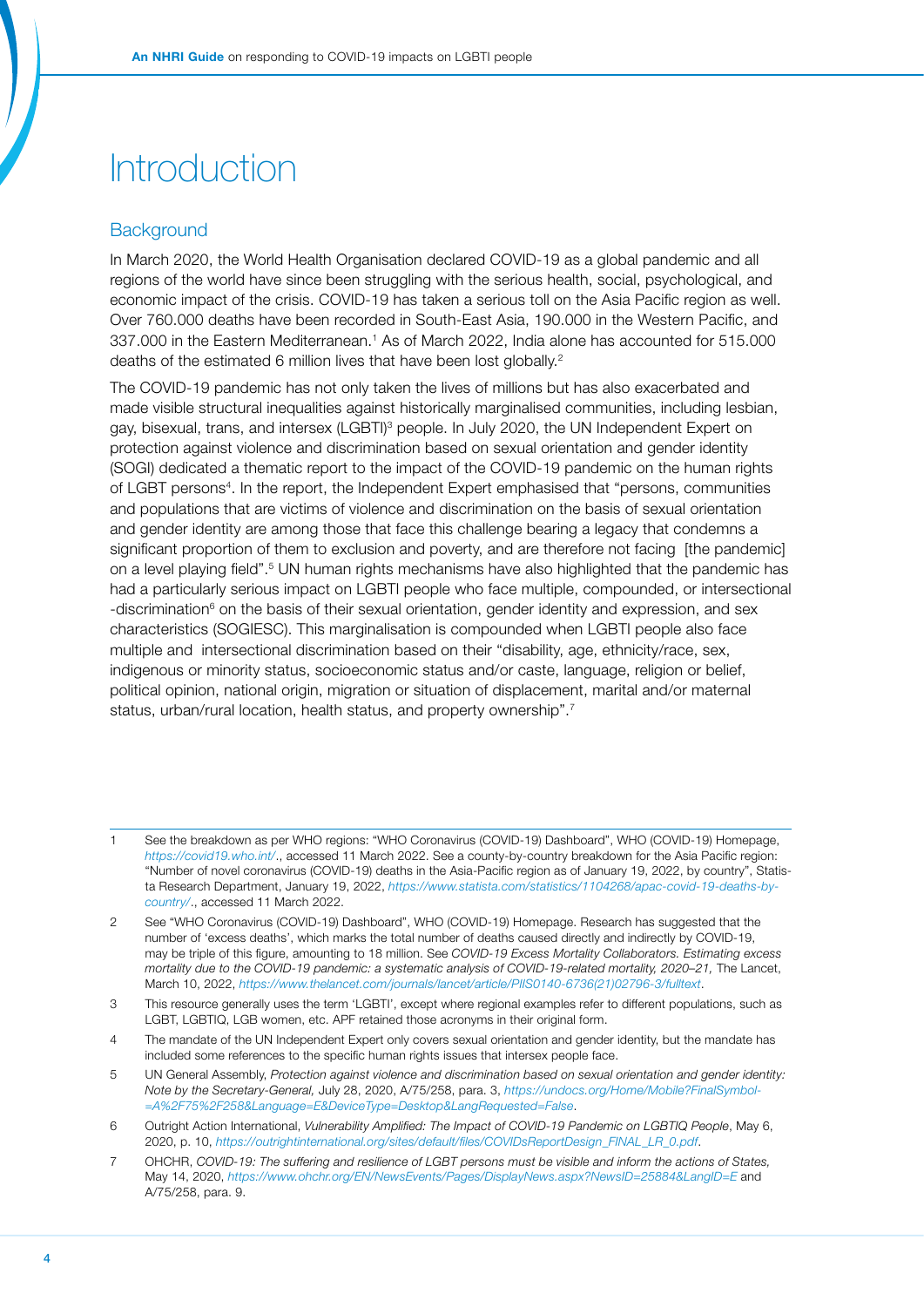The impact of the pandemic on LGBTI communities, including in the Asia Pacific region<sup>8</sup>, has manifested in a multiplicity of ways, including a sudden loss of income and housing, a rise in domestic or family violence, hate crimes, and hate speech, and arbitrary arrests, detention, torture and ill-treatment. Additionally, pandemic responses at national and local levels, including through state agencies or service providers, have often left LGBTI people behind or have added to the discrimination and violence they experience.<sup>9</sup>

The full impact of the pandemic on LGBTI people may never be known. On the one hand, UN human rights experts have noted that due to criminalisation, which affects LGBTI people in approximately two dozen countries in the Asia Pacific region today10, the exact toll of the pandemic on LGBTI communities is difficult to estimate.11 When LGBTI lives are directly or indirectly criminalised or stigmatised, it is unsafe for people to speak up and seek support. Secondly, comprehensive and disaggregated official data at the national level is also lacking. Nevertheless, the data that is available, and often collected by civil society organisations, reveals the detrimental impact of the pandemic on LGBTI people across the region.

On a hopeful note, some Asia Pacific countries have managed to keep the death toll to a minimum<sup>12</sup> and five countries and territories have recorded zero cases to date.13 In terms of COVID-19 responses, a number of civil society organisations in the Asia Pacific region reported that previous outbreaks and crises, such as the SARS epidemic or the 2010 tsunami, enabled them to respond swiftly to the COVID-19 crisis.<sup>14</sup> NHRIs in several countries have responded firmly, through advocacy, complaints handling, monitoring, and other avenues, often in consultation with local LGBTI civil society organisations.

This report is to support NHRIs in promoting and protecting the rights of LGBTI people in the context of the COVID-19 pandemic. Section one details the impact of the pandemic on LGBTI people in the Asia Pacific region, highlighting country examples where available. Section two provides guidance to NHRIs on how they can address the impact of the COVID-19 pandemic on LGBTI communities, highlighting existing good practices from the region. Resources are provided in the last section.

## **Rationale**

In late 2021, APF held an online course for its members to strengthen the capacity of NHRI staff to engage in the work of promoting and protecting human rights in relation to sexual orientation, gender identity and expression, and sex characteristics. The course was based on APF's manual for NHRIs on *[Promoting and Protecting Human Rights in relation to Sexual Orientation, Gender Identity](https://www.asiapacificforum.net/resources/manual-sogi-and-sex-charactersitics/)  [and Sex Characteristics](https://www.asiapacificforum.net/resources/manual-sogi-and-sex-charactersitics/)* (2016) and its guidelines *[Part of our Everyday Work: NHRI Guidelines for](https://www.asiapacificforum.net/resources/guidelines-mainstreaming-sexual-orientation-gender-identity-and-sex-characteristics-work/)  [Mainstreaming SOGISC Work](https://www.asiapacificforum.net/resources/guidelines-mainstreaming-sexual-orientation-gender-identity-and-sex-characteristics-work/)* (2017).

<sup>8</sup> ASEAN SOGIE Caucus, *The Impact of COVID-19 on LGBTIQ+ Organizations in Southeast Asia*, 2021, p. 13, *[https://](https://aseansogiecaucus.org/images/resources/publications/20211130%20The%20Impact%20of%20COVID-19%20on%20LGBTIQ%20%20Organizations%20in%20Southeast%20Asia%20-%20ASEAN%20SOGIE%20Caucus.pdf) [aseansogiecaucus.org/images/resources/publications/20211130%20The%20Impact%20of%20COVID-19%20on%20](https://aseansogiecaucus.org/images/resources/publications/20211130%20The%20Impact%20of%20COVID-19%20on%20LGBTIQ%20%20Organizations%20in%20Southeast%20Asia%20-%20ASEAN%20SOGIE%20Caucus.pdf) [LGBTIQ%20%20Organizations%20in%20Southeast%20Asia%20-%20ASEAN%20SOGIE%20Caucus.pdf](https://aseansogiecaucus.org/images/resources/publications/20211130%20The%20Impact%20of%20COVID-19%20on%20LGBTIQ%20%20Organizations%20in%20Southeast%20Asia%20-%20ASEAN%20SOGIE%20Caucus.pdf)*.

<sup>9</sup> A/75/258, para. 7.

<sup>10</sup> ILGA World: Lucas Ramon Mendos, Kellyn Botha, Rafael Carrano Lelis, Enrique López de la Peña, Ilia Savelev and Daron Tan, *State-Sponsored Homophobia 2020: Global Legislation Overview Update,* December, 2020, p. 113, *[https://ilga.org/downloads/ILGA\\_World\\_State\\_Sponsored\\_Homophobia\\_report\\_global\\_legislation\\_overview\\_update\\_](https://ilga.org/downloads/ILGA_World_State_Sponsored_Homophobia_report_global_legislation_overview_update_December_2020.pdf) [December\\_2020.pdf](https://ilga.org/downloads/ILGA_World_State_Sponsored_Homophobia_report_global_legislation_overview_update_December_2020.pdf)*.

<sup>11</sup> OHCHR, COVID-19: The suffering and resilience of LGBT persons must be visible and inform the actions of States.

<sup>12</sup> Ibid.

<sup>13</sup> These are Tuvalu, Tokelau, Pitcairn Islands, Nauru and Federated States of Micronesia. See Foon Eleisha, *Niue prepared for arrival of unwanted guest - covid,* RNZ, March 11, 2022, *[https://www.rnz.co.nz/international/pacif](https://www.rnz.co.nz/international/pacific-news/463099/niue-prepared-for-arrival-of-unwanted-guest-covid)[ic-news/463099/niue-prepared-for-arrival-of-unwanted-guest-covid](https://www.rnz.co.nz/international/pacific-news/463099/niue-prepared-for-arrival-of-unwanted-guest-covid)*.

<sup>14</sup> See for instance in the case of China and regarding the Pacific: Outright Action International, *Vulnerability Amplified: The Impact of COVID-19 Pandemic on LGBTIQ People*, pp. 26, 65.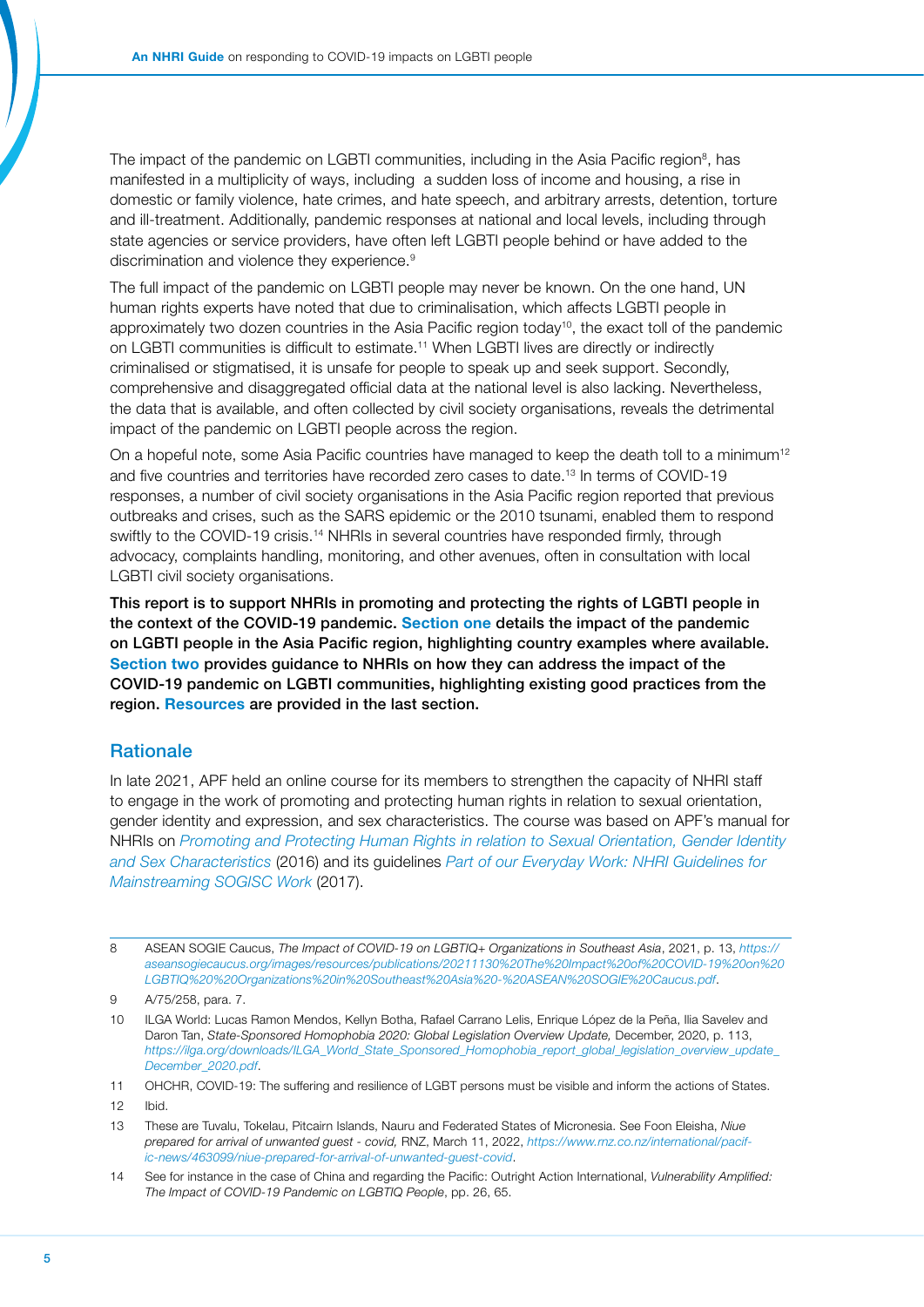APF's course consisted of eight online modules and four live sessions. One of the four live sessions focused solely on the COVID-19 pandemic. NHRIs shared how the pandemic has impacted LGBTI communities in their countries and how they have responded to this impact.

This resource reflects some of the discussions during the session, complemented by desk research on the pandemic's impact and responses from a brief survey APF circulated in December 2021 to document good practice examples from its members.

The aim of this publication is to share all of this knowledge more widely, so all of APF's members can utilise it in their work.

### **Terminology**

Words that describe such intrinsic parts of a person's identity or characteristics, such as their SOGIESC status, carry a heavy weight and significance. This is particularly so for groups that have been stigmatised and whose existence has been denied. In such circumstances, terms validate who someone is and may help LGBTI people feel connected to others who share that identity or those characteristics. Terminology evolves over time. What remains constant is the importance of treating each person with dignity, in a way that protects the person from discrimination and violence. For more information about terminology and regional-specific examples, please refer to Chapter 1 of APF's *[SOGIESC manual for NHRIs](https://www.asiapacificforum.net/resources/manual-sogi-and-sex-charactersitics/)*.

- Sexual orientation refers to each person's capacity for profound emotional, affectional, and sexual attraction to, and intimate and sexual relations with, another person.
- Gender identity is a person's internal sense of being a man or a woman or a third or other alternative gender, or a combination of genders.
- Gender expression refers to a person's ways of communicating masculinity or femininity (or both or neither) externally through physical appearance (including clothing, hairstyles, and the use of cosmetics) and mannerisms, ways of speaking, and behavioural patterns when interacting with others.
- **Sex characteristics** refers to the chromosomal, gonadal, and anatomical features of a person. Some are primary characteristics (for example, reproductive organs, genitalia, chromosomes, and hormones). Some are secondary characteristics (such as muscle mass, hair distribution, or breast development).

6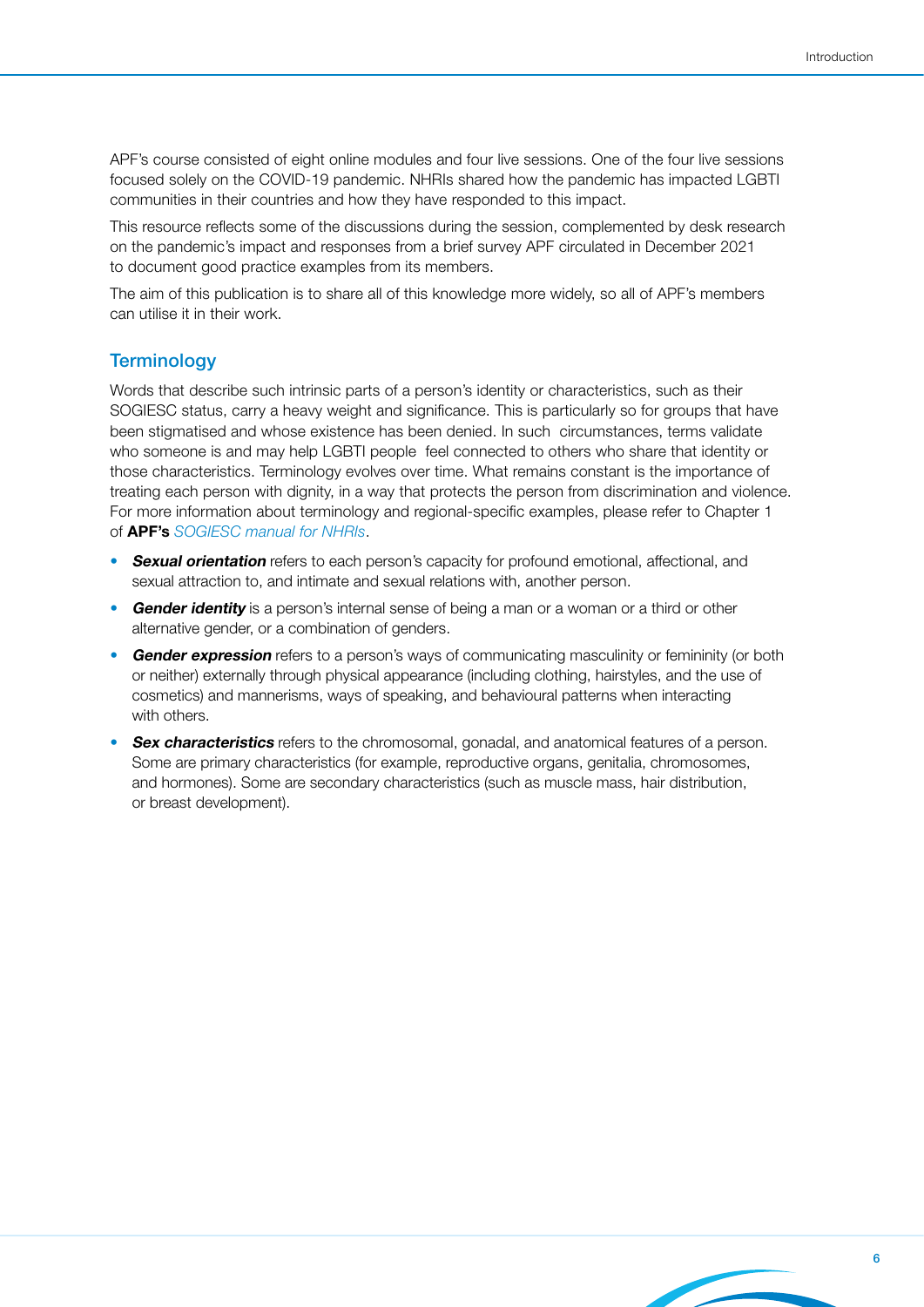## <span id="page-6-0"></span>Section one: The impact of the COVID-19 pandemic on LGBTI people in the Asia Pacific region

Data on the impact of the COVID-19 pandemic that is disaggregated on the basis of SOGIESC, is scarcely available at global, regional, or national levels. Nonetheless, UN human rights mechanisms, NHRIs, and civil society organisations have been documenting the pandemic's impact on LGBTI communities since its onset, clearly establishing its detrimental and disproportionate impact on LGBTI communities.15 The following section presents this evidence, with a focus on examples from the Asia Pacific region.<sup>16</sup>

## 1. Health risks

Prior to the COVID-19 pandemic, stigma, discrimination, and violence has resulted in LGBTI people faring worse in terms of their physical and mental health state than the rest of the population.<sup>17</sup> LGBTI people are also disproportionately affected by poverty<sup>18</sup>, which increases their risk of developing health problems. Trans individuals and men who have sex with men, as well as sex workers, are key populations in the context of HIV/AIDS and may have compromised immune systems.<sup>19</sup> Additionally, many LGBTI people have had pre-existing conditions prior to the pandemic, which increased their vulnerability to health risks related to COVID-19.<sup>20</sup> LGBTI people are also disproportionately affected by housing insecurity. Many undocumented LGBTI migrants, sex workers, or LGBTI asylum seekers have lived in overcrowded apartments, centres, or housing facilities.21 22 This means that many LGBTI people have lived in conditions where preventive measures, such as distancing, access to masks, water and sanitation facilities, or sanitisers, may not have been available.

<sup>15</sup> See for instance, A/75/258; Philippines Commission on Human Rights, *Statement of CHR Spokesperson, Atty Jacqueline Ann de Guia, calling for the inclusion of persons deprived of liberty in the priority list for Covid-19 vaccination*, April 14, 2021, *[Statement of CHR Spokesperson, Atty Jacqueline Ann de Guia, calling for the inclusion of persons](https://chr.gov.ph/statement-of-chr-spokesperson-atty-jacqueline-ann-de-guia-calling-for-the-inclusion-of-persons-deprived-of-liberty-in-the-priority-list-for-covid-19-vaccination/)  [deprived of liberty in the priority list for Covid-19 vaccination](https://chr.gov.ph/statement-of-chr-spokesperson-atty-jacqueline-ann-de-guia-calling-for-the-inclusion-of-persons-deprived-of-liberty-in-the-priority-list-for-covid-19-vaccination/)*; Uluwai Kirisitiana, *COVID-19 amplifies LGBTIQ person's vulnerability,* FBC News, May 17, 2021, *[COVID-19 amplifies LGBTIQ person's vulnerability](https://www.fbcnews.com.fj/news/covid-19/covid-19-amplifies-lgbtiq-persons-vulnerability/)*; OHCHR, COVID-19 and the Human Rights of LGBTI people, April 17, 2020, *[https://www.ohchr.org/sites/default/files/Documents/Issues/LGBT/](https://www.ohchr.org/sites/default/files/Documents/Issues/LGBT/LGBTIpeople.pdf) [LGBTIpeople.pdf](https://www.ohchr.org/sites/default/files/Documents/Issues/LGBT/LGBTIpeople.pdf)*; OutRight Action International, *Vulnerability Amplified: The Impact of the COVID-19 Pandemic on LGBTIQ People.*

<sup>16</sup> The headings in this section are based on several resources, including OHCHR's 2020 note on C*OVID-19 and the Human Rights of LGBTI people* and OutRight Action's report V*ulnerability Amplified: The Impact of the COVID-19 Pandemic on LGBTIQ People*, and others.

<sup>17</sup> A/75/258, para. 28.

<sup>18</sup> A/75/258, para. 25.

<sup>19</sup> A/75/258, para. 28 (b) and Equal Rights Coalition, *Report 1: Global Impact of COVID-19 on LGBTI Communities,* April 20, 2020, p. 4, *<https://equalrightscoalition.org/documents/global-impact-of-covid-19-on-lgbti-communities/>*.

<sup>20</sup> A/75/258, para. 28 (b). and Equal Rights Coalition, *Report 1: Global Impact of COVID-19 on LGBTI Communities*, p. 4.

<sup>21</sup> Ibid., p. 5.

<sup>22</sup> A/75/258, para. 36-37.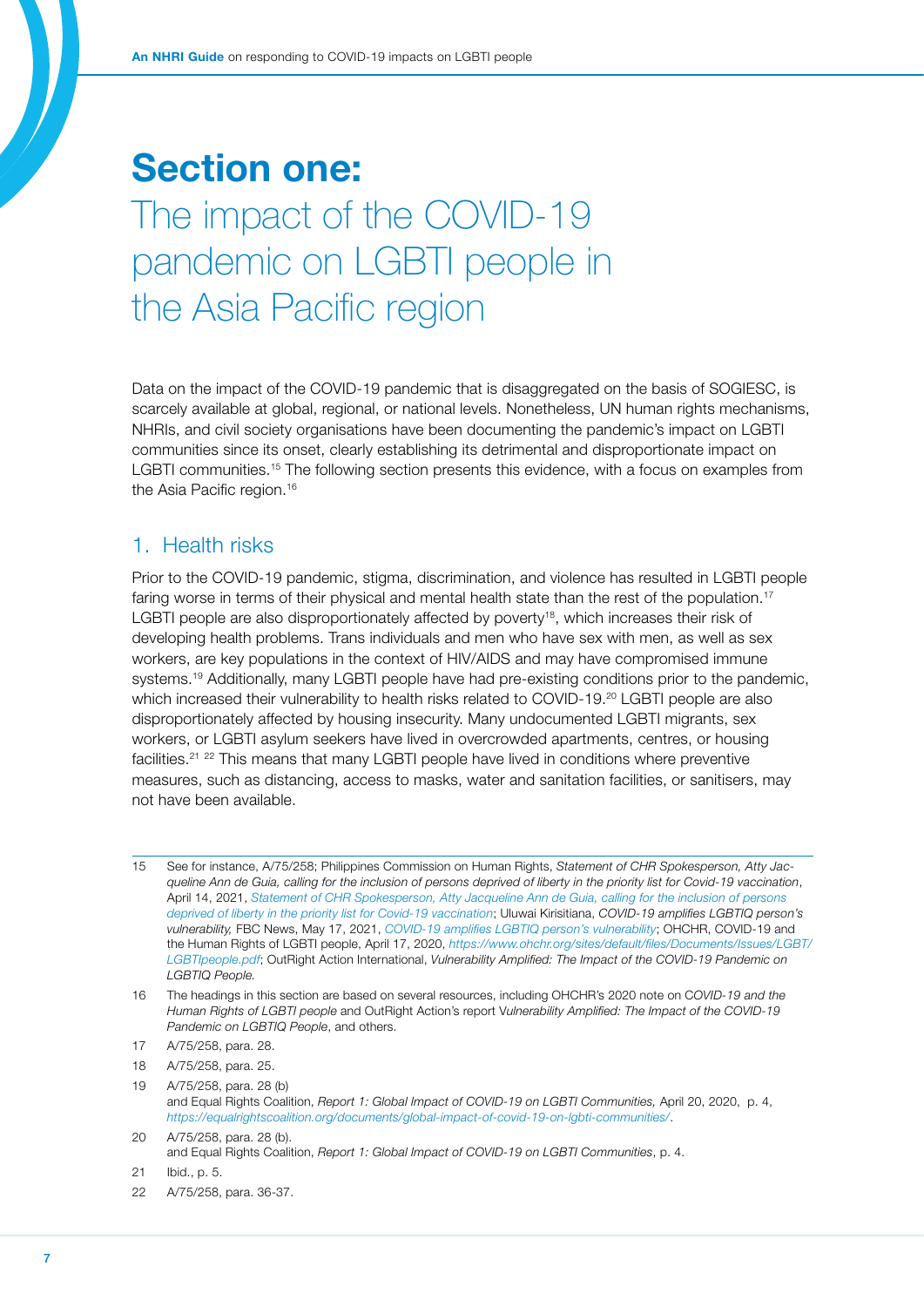#### <span id="page-7-0"></span>Regional example:

• A survey in **Indonesia** found that 90% of trans women were at high risk of contracting COVID-19 due to living in slums and overcrowded housing facilities.23 Ill elderly trans women have been particularly at risk and a specific crisis centre was set up to support them.<sup>24</sup>

## 2. Loss of income, food & housing

Prior to the pandemic, LGBTI people have historically faced discrimination, harassment, violence, and marginalisation in their families and broader communities. These experiences can have a detrimental impact on LGBTI people's physical and mental well-being, education and employment prospects, and overall socio-economic status.<sup>25</sup> This can manifest in disproportionate rates of poverty, unemployment, and housing insecurity.26 27 Due to stigma and discrimination in education and employment, many LGBTI people and particularly trans people engage in the hospitality and service industries, or engage in sex work, survival sex, or other informal or criminalised sectors.<sup>28</sup> Some must rely on begging to survive,<sup>29</sup> and may be treated as criminals for doing so. Working in informal sectors or relying on day-to-day income, many LGBTI people do not have access to employment benefits, such as sick leave or the ability to work from home, and often do not have savings to rely on.<sup>30</sup>

The COVID-19 pandemic has exposed and amplified the socio-economic vulnerability of LGBTI people. Many lost their source of income and have been unable to afford rent, utilities, food, and basic necessities.31 Lack of employment security, savings, or supportive communities has meant many have had to relocate to crowded or temporary housing facilities, social housing and shelters, where these were available.<sup>32</sup> Others had to move back to unsafe families where they have been exposed to harassment and violence<sup>33</sup> or have been made homeless.

#### Regional examples:

• Edge Effect's briefing note on the *Impacts of COVID-19 on LGBTIQ+ people* summarises accounts from local civil society groups in *India*, *Indonesia*, *Nepal*, *Bangladesh*, and Pakistan about the sudden loss of livelihood in their communities. In *India*, for instance, an activist working with the West Bengal hijra community shared that roughly one in two people lost their street-based work due to COVID-19 restrictions and lockdowns.<sup>34</sup>

28 A/75/258, para. 33-34.

33 A/75/258, para. 32.

<sup>23</sup> Crisis Response Mechanism (CRM Coalition) submission to the IESOGI, quoted in A/75/258, para. 28(a).

<sup>24</sup> Kurniawan Ulung A., *Harrowing times: the challenges facing Yogyakarta's trans women's crisis center*, The Jakarta Post, February 20, 2022, *[https://www.thejakartapost.com/culture/2022/02/20/harrowing-times-the-challeng](https://www.thejakartapost.com/culture/2022/02/20/harrowing-times-the-challenges-facing-yogyakartas-trans-womens-crisis-center.html?fbclid=IwAR1PX9MbCVEiJsYHtFQVZTaKwZqtNLAoK78Nmaa4a7JjVvS5CZNLbtYDbZo)[es-facing-yogyakartas-trans-womens-crisis-center.html?fbclid=IwAR1PX9MbCVEiJsYHtFQVZTaKwZqtNLAoK78N](https://www.thejakartapost.com/culture/2022/02/20/harrowing-times-the-challenges-facing-yogyakartas-trans-womens-crisis-center.html?fbclid=IwAR1PX9MbCVEiJsYHtFQVZTaKwZqtNLAoK78Nmaa4a7JjVvS5CZNLbtYDbZo)[maa4a7JjVvS5CZNLbtYDbZo](https://www.thejakartapost.com/culture/2022/02/20/harrowing-times-the-challenges-facing-yogyakartas-trans-womens-crisis-center.html?fbclid=IwAR1PX9MbCVEiJsYHtFQVZTaKwZqtNLAoK78Nmaa4a7JjVvS5CZNLbtYDbZo)*.

<sup>25</sup> Edge Effect, BRIEFING NOTE: Impacts of COVID-19 on LGBTIQ+ people, p. 2, *[https://www.edgeeffect.org/wp-con](https://www.edgeeffect.org/wp-content/uploads/2020/04/LGBTIQ-COVID19_EdgeEffect_30Apr.pdf)[tent/uploads/2020/04/LGBTIQ-COVID19\\_EdgeEffect\\_30Apr.pdf](https://www.edgeeffect.org/wp-content/uploads/2020/04/LGBTIQ-COVID19_EdgeEffect_30Apr.pdf)*.

<sup>26</sup> OHCHR, *COVID-19: The suffering and resilience of LGBT persons must be visible and inform the actions of States* and A/75/258, para. 30.

<sup>27</sup> A/75/258, para. 33.

<sup>29</sup> Edge Effect, *BRIEFING NOTE: Impacts of COVID-19 on LGBTIQ+ people*, p. 2.

<sup>30</sup> *OHCHR, COVID-19 and the Human Rights of LGBTI people.*

<sup>31</sup> Edge Effect, *BRIEFING NOTE: Impacts of COVID-19 on LGBTIQ+ people*, p. 3.

<sup>32</sup> A/75/258, para. 31 and Edge Effect, *BRIEFING NOTE: Impacts of COVID-19 on LGBTIQ+ people*, pp. 2, 5.

<sup>34</sup> Edge Effect, *BRIEFING NOTE: Impacts of COVID-19 on LGBTIQ+ people*, p. 3.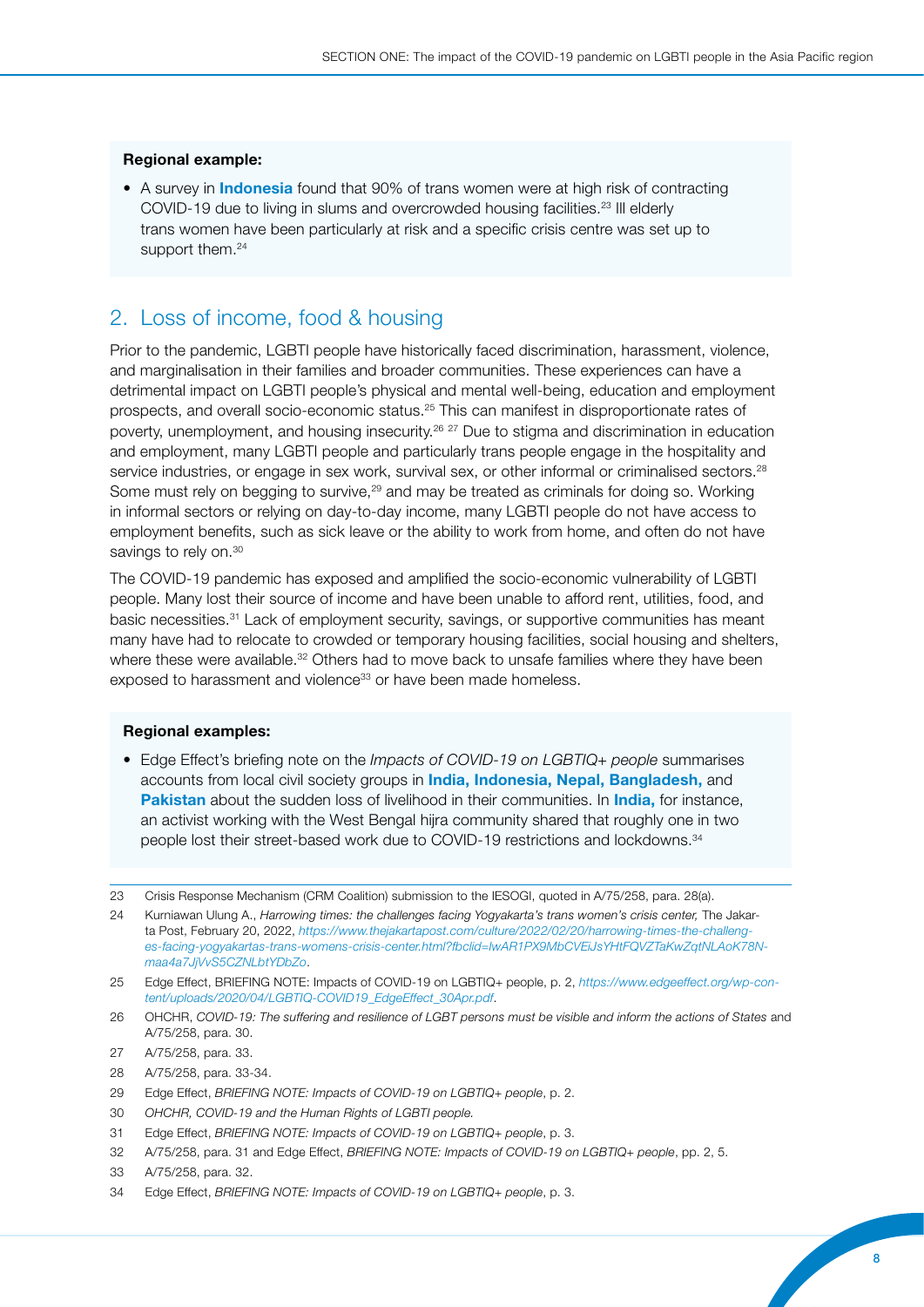- Activists in Thailand have shared that due to discrimination in both employment and education, LGBTQI+ people in the country have no savings to rely on during the pandemic.<sup>35</sup> A survey in **Bangladesh** among third gender communities found that 86% of LGBT respondents had no savings, 82% had no income during the weeks before the survey, and 56% did not get financial support from the state or family.<sup>36</sup> In **Indonesia**, trans communities predicted they would last a maximum of three months after losing their income.<sup>37</sup> 66% respondents of a survey with LGBTIQ people in **Oceania, francophone** Africa and French overseas territories, reported that they struggled financially two weeks into the pandemic.38
- Many LGBTI people lost their source of income in the **Philippines** when non-essential services were shut down in the country. Those working in the service industry or earning their living through pageants lost most or all of their income due to lockdowns and restrictions.<sup>39</sup> Similar experiences were reported in Timor-Leste<sup>40</sup>, Singapore<sup>41</sup>, Malaysia<sup>42</sup>, and other countries.
- In **Sri Lanka,** many lesbian, bisexual and trans (LBT) people work in the garment industry, and had to work extended hours despite curfews, which exposed them to infection.<sup>43</sup> Trans sex workers were also similarly affected.
- LGBTI people in **Pacific Island nations** reported fearing food shortages during the pandemic as their communities rely on shipping imports for basic food supplies.<sup>44</sup>

## <span id="page-8-0"></span>3. Lack of access to state support, services, or benefits

Some States have provided support and benefits during the pandemic, either to the general population or to those most vulnerable. In countries where people are criminalised on the basis of their SOGIESC, LGBTI people have been unable or too afraid to apply for those benefits.

Many LGBTI people have faced discrimination and harassment when trying to access state support. Trans people have been particularly affected. Very few countries in Asia Pacific enable trans people to amend their name and gender marker.<sup>45</sup> The lack of legal gender recognition procedures have caused serious barriers during the pandemic. For instance, some were denied food supplies or aid when their ID documents did not match their appearance. Some have faced harassment at vaccination or testing sites. Rainbow families have been unable to benefit from family unification

35 Ibid.

<sup>36</sup> Innovision, *Webinar 1: Impact of COVID 19 on the Economy of Bangladesh,* http://innovision-bd.com/covid-19-impact-studies/?fbclid=IwAR06k92BcnTFeJmX412ndeIiIl3mjOzOjOITbgLn9GmTF\_W2dIPEI\_mjv84#COVID-19-Third-Gender quoted in A/75/258, para. 25.

<sup>37</sup> ASEAN SOGIE Caucus, T*he Impact of COVID-19 on LGBTIQ+ Organizations in Southeast Asia,* pp. 13-14.

<sup>38</sup> ALFO *survey: LGBTI individuals in Oceania struggle with multitude of Covid19 related challenges*, APCOM, *[https://](https://www.apcom.org/alfo-survey-lgbti-individuals-in-oceania-struggle-with-multitude-of-covid19-related-challenges/) [www.apcom.org/alfo-survey-lgbti-individuals-in-oceania-struggle-with-multitude-of-covid19-related-challenges/](https://www.apcom.org/alfo-survey-lgbti-individuals-in-oceania-struggle-with-multitude-of-covid19-related-challenges/)*.

<sup>39</sup> Dela Peña Kurt, Gay pride in a time of gloom: Barely surviving the pandemic, *[Inquirier.net](http://Inquirier.net)*, August 12, 2021, *[https://newsinfo.inquirer.net/1472826/gay-pride-in-a-time-of-gloom-barely-surviving-the-pandem](https://newsinfo.inquirer.net/1472826/gay-pride-in-a-time-of-gloom-barely-surviving-the-pandemic&ust=1647087000000000&usg=AOvVaw1Pixo0vl2uDcrxm9j9S2bo&hl=en)[ic&ust=1647087000000000&usg=AOvVaw1Pixo0vl2uDcrxm9j9S2bo&hl=en](https://newsinfo.inquirer.net/1472826/gay-pride-in-a-time-of-gloom-barely-surviving-the-pandemic&ust=1647087000000000&usg=AOvVaw1Pixo0vl2uDcrxm9j9S2bo&hl=en)*.

<sup>40</sup> Shared with APF for the purpose of this report.

<sup>41</sup> Outright Action International, *Vulnerability Amplified: The Impact of COVID-19 Pandemic on LGBTIQ People*, p. 26.

<sup>42</sup> ASEAN SOGIE Caucus, *The Impact of COVID-19 on LGBTIQ+ Organizations in Southeast Asia,* p. 14.

<sup>43</sup> Outright Action International, *Vulnerability Amplified: The Impact of COVID-19 Pandemic on LGBTIQ People*, p. 25.

<sup>44</sup> Outright Action International, *Vulnerability Amplified: The Impact of COVID-19 Pandemic on LGBTIQ People,* p. 26.

<sup>45</sup> UNDP & APTN, *Legal Gender Recognition: A Multi-Country Legal and Policy Review in Asia,* 2017, *[https://weareaptn.](https://weareaptn.org/resource/legal-gender-recognition-a-multi-country-legal-and-policy-review-in-asia/) [org/resource/legal-gender-recognition-a-multi-country-legal-and-policy-review-in-asia/](https://weareaptn.org/resource/legal-gender-recognition-a-multi-country-legal-and-policy-review-in-asia/)*.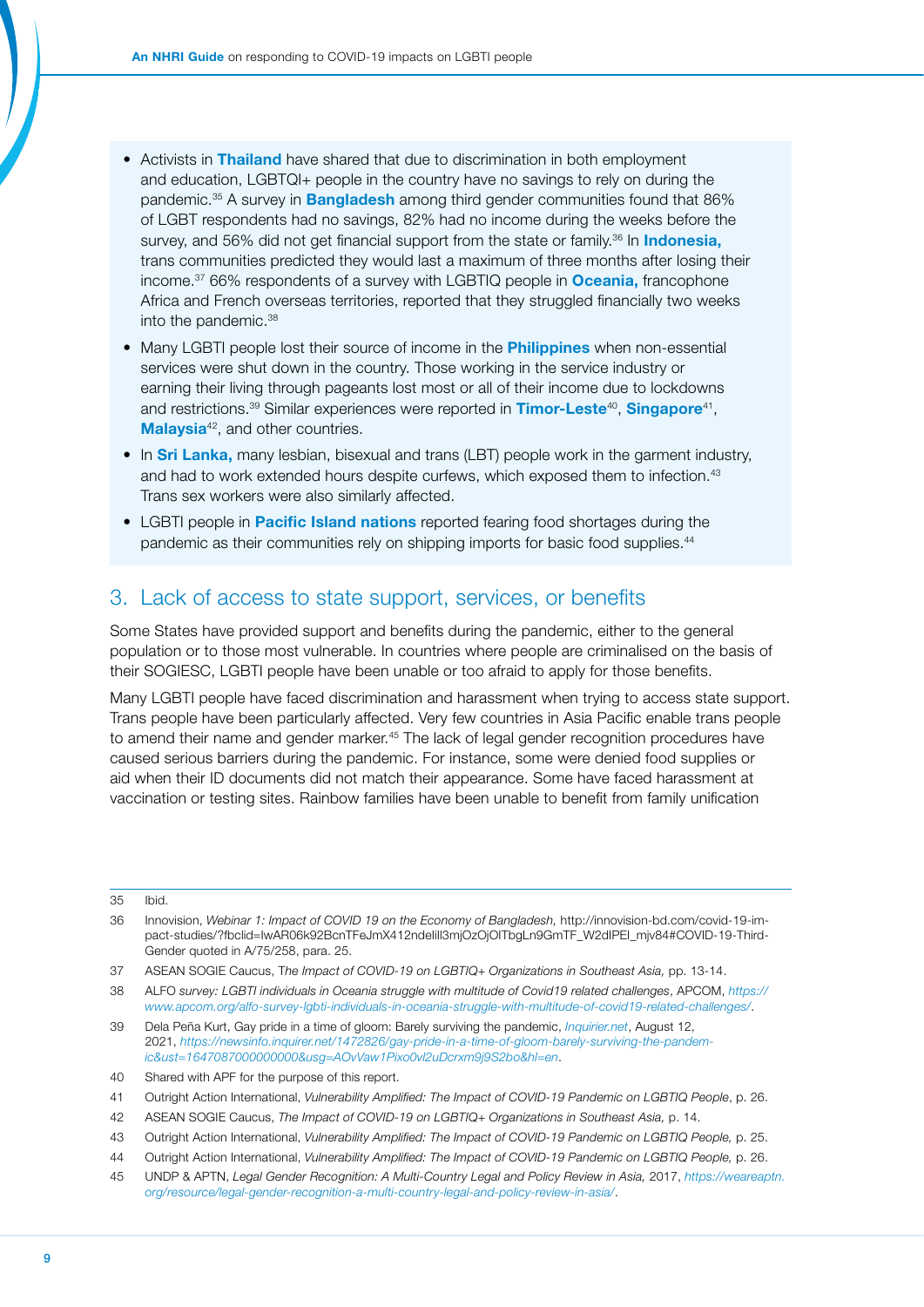regulations during travel restrictions if their families were not legally recognised. State-sponsored counselling services may also be unprepared to support LGBTI people in need.46

When LGBTI people are asylum seekers, refugees, or migrants with temporary or no valid visas, their vulnerability has increased as a result of the COVID-19 pandemic.<sup>47</sup> In countries where governments provided wage subsidies to people during lockdowns, those provisions may have applied only to those in the formal employment sector or relied on employers applying for such benefits on their employee's behalf. This excluded those in precarious work, people without documented status as employees and those vulnerable to exploitation because their immigration status is tied to one employer.<sup>48</sup>

### Regional examples:

- In **Sri Lanka,** where same-sex relations are criminalised, many LGBTI people have chosen not to apply for government food aid, as they would have had to share their place of residence with the police and risk being exposed to violence.<sup>49</sup> In **Indonesia**<sup>50</sup> and **India**<sup>51</sup> many trans and gender diverse people do not have ID cards and have not been able to access aid.
- Several reports emerged in the **Philippines** of lesbian couples who were denied stated food supplies issued during the COVID-19 pandemic because the local government failed to recognise them as a family.<sup>52</sup> As positive practice, three local governments provided cash aid to such families and included them in social improvement programmes.53

## <span id="page-9-0"></span>4. Stigmatisation, discrimination, scapegoating, hate speech, and violence

Hate speech against LGBTI people has increased during the pandemic, including by political and religious leaders, and the media.<sup>54</sup> UN human rights mechanisms have highlighted that in a number of countries LGBTI people have been blamed for spreading COVID-19,<sup>55</sup> "abused, incarcerated and

52 Ritholtz Sam, *LGBTQ+ people left out by exclusionary COVID-19 aid practices,* June 24, 2020, The New Humanitarian, *<https://www.thenewhumanitarian.org/news-feature/2020/06/24/LGBTQ-gender-coronavirus-discrimination-aid>*.

<sup>46</sup> Outright Action International, *Vulnerability Amplified: The Impact of COVID-19 Pandemic on LGBTIQ People,* p. 44.

<sup>47</sup> Email correspondence with email correspondence with *[Rainbow Path](https://rainbowpathnz.com/)*, a peer advocacy and support organisation for LGBTI asylum seekers and refugees living in Aotearoa New Zealand.

<sup>48</sup> See for instance, Wahab Andika, T*he outbreak of Covid-19 in Malaysia: Pushing migrant workers at the margin,* 2020, *<https://www.sciencedirect.com/science/article/pii/S2590291120300620>*.

<sup>49</sup> Ibid.

<sup>50</sup> Edge Effect, *BRIEFING NOTE: Impacts of COVID-19 on LGBTIQ+ people,* p. 4.

<sup>51</sup> Rawat Sonal, *COVID-19 and the transgender community in India, Tim Zubizarreta, June 5, 2020, [https://www.jurist.](https://www.jurist.org/commentary/2020/06/sonal-rawat-trans-rights-covid19/) [org/commentary/2020/06/sonal-rawat-trans-rights-covid19/](https://www.jurist.org/commentary/2020/06/sonal-rawat-trans-rights-covid19/)*; Human Rights Watch, India: identification project threatens rights, January 13, 2018, https://www.hrw.org/news/2018/01/13/india-identification-project-threatens-rights#:~: text=(New%20York)%20%E2%80%93%20The%20Indian,Human%20Rights%20Watch%20said%20today., quoted. in A/75/258, para. 22.

<sup>53</sup> A/75/258, para. 63.

<sup>54</sup> UN News, '*Stand up against hate' towards LGBTI people, UN human rights chief urges,* May 14, 2021, *[https://news.](https://news.un.org/en/story/2021/05/1091992) [un.org/en/story/2021/05/1091992](https://news.un.org/en/story/2021/05/1091992)*.

<sup>55</sup> OHCHR, *UN High Commissioner for Human Rights Michelle Bachelet on the International Day against Homophobia,*  Transphobia and Biphobia, May 15, 2020, *[https://www.ohchr.org/en/statements/2020/05/un-high-commissioner-hu](https://www.ohchr.org/en/statements/2020/05/un-high-commissioner-human-rights-michelle-bachelet-international-day-against?LangID=E&NewsID=25891)[man-rights-michelle-bachelet-international-day-against?LangID=E&NewsID=25891](https://www.ohchr.org/en/statements/2020/05/un-high-commissioner-human-rights-michelle-bachelet-international-day-against?LangID=E&NewsID=25891)*; OHCHR, COVID-19: The suffering and resilience of LGBT persons must be visible and inform the actions of States and A/75/258, para. 19.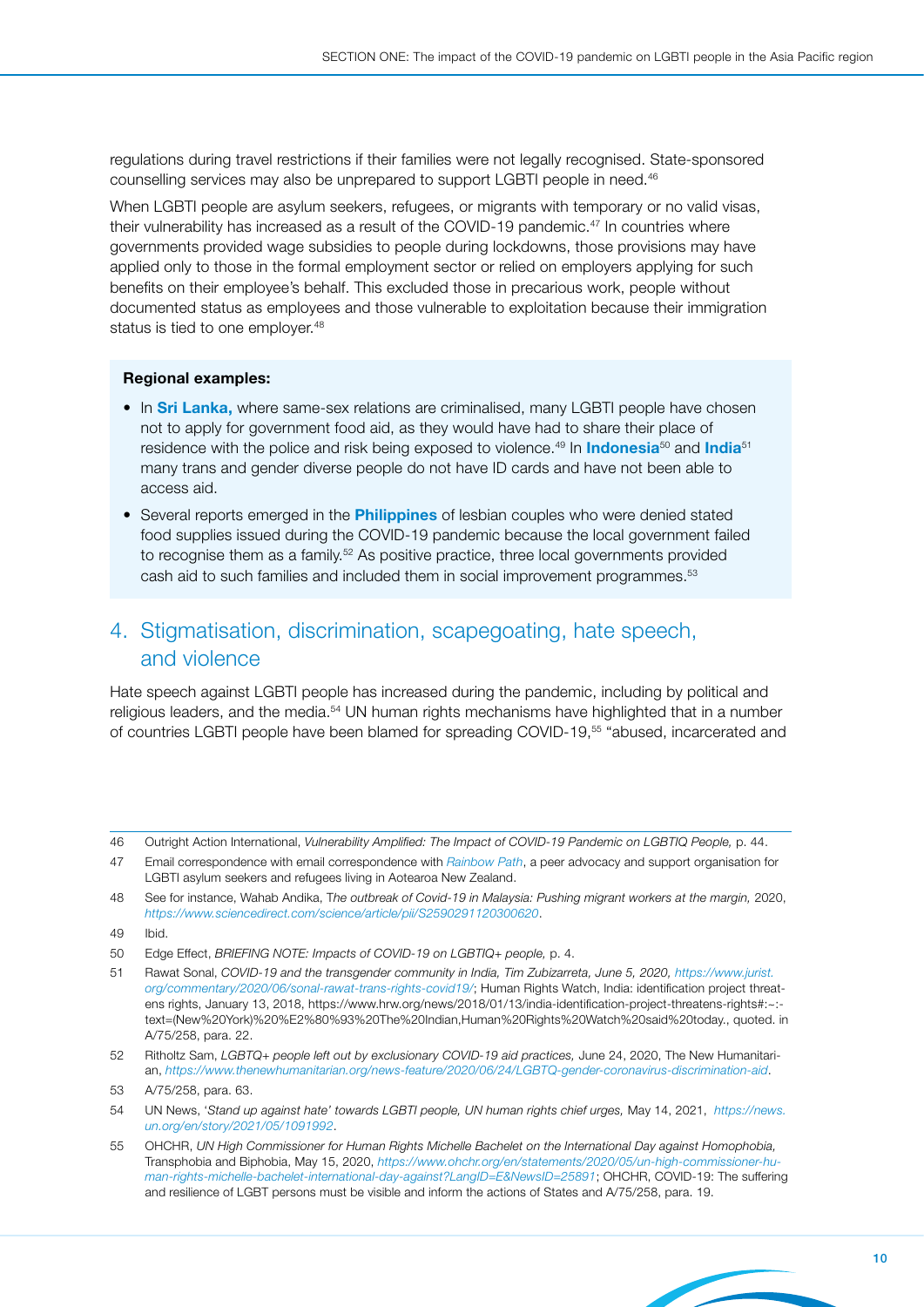stigmatised as vectors of disease"<sup>56</sup>. The increase in hostile rhetoric has contributed to a rise in anti-LGBTI hate crimes, often carried out with impunity or with state support.

#### Regional examples:

- Fiji's Human Rights and Anti-Discrimination Commission has noted an increase in hate speech and cyberbullying targeting LGBTIQ people since the onset of the COVID-19 pandemic.<sup>57</sup> LGBT civil society organisations issued a statement to condemn this trend.<sup>58</sup>
- A political leader in *Iraq* blamed same-sex marriage for the spread of COVID-19 and called on governments to ban marriage equality.<sup>59</sup> LGBTI people have been blamed for the pandemic in **Indonesia** and **Thailand** as well.<sup>60</sup> Anti-LGBT rhetoric and hate crimes against trans and gender-diverse people<sup>61</sup> rose in **Malaysia** after a scapegoating social media post spread rapidly<sup>62</sup>, to which LGBTQ people responded with messages of solidarity<sup>63</sup>.

## <span id="page-10-0"></span>5. Domestic violence and abuse

Many LGBTI people have lost their source of income and have had to move back to unsafe family homes during the pandemic, where they have been exposed to high rates of harassment and violence.64 LGBTI children have been particularly vulnerable, having to depend on their families and having lost their access to school or supportive communities.<sup>65</sup> In States where LGBTI people are persecuted, victims have been unable to report violence and receive protection and support.<sup>66</sup> Domestic violence shelters may also be unequipped to support LGBTI people fleeing intimate partner or family violence and may expose them to further violence.<sup>67</sup>

- 56 UNAIDS, MPACT, *UNAIDS and MPact are extremely concerned about reports that LGBTI people are being blamed and abused during the COVID-19 outbreak,* press release, April 27, 2020, *[https://www.unaids.org/en/resources/](https://www.unaids.org/en/resources/presscentre/pressreleaseandstatementarchive/2020/april/20200427_lgbti-covid) [presscentre/pressreleaseandstatementarchive/2020/april/20200427\\_lgbti-covid](https://www.unaids.org/en/resources/presscentre/pressreleaseandstatementarchive/2020/april/20200427_lgbti-covid)*.
- 57 *Krishant Naveel, LGBTIQ persons must be afforded acceptance, respect and equal treatment, particularly during these critical times- Raj,* May 18, 2021,Fijivillage, *[https://www.fijivillage.com/news/LGBTIQ-persons-must-be-afforded-ac](https://www.fijivillage.com/news/LGBTIQ-persons-must-be-afforded-acceptance-respect-and-equal-treatment-particularly-during-these-critical-times--Raj-58fr4x/)[ceptance-respect-and-equal-treatment-particularly-during-these-critical-times--Raj-58fr4x/](https://www.fijivillage.com/news/LGBTIQ-persons-must-be-afforded-acceptance-respect-and-equal-treatment-particularly-during-these-critical-times--Raj-58fr4x/)*.
- 58 Fiji Women's Rights Movement, J*OINT STATEMENT: NGOCHR and Rainbow Pride Foundation: Stop Victim-Blaming COVID-19 Patients,* March 31, 2020, Facebook, *[https://m.facebook.com/nt/screen/?params=%7B%22note\\_id%22%3](https://m.facebook.com/nt/screen/?params=%7B%22note_id%22%3A337600057341414%7D&path=%2Fnotes%2Fnote%2F&_rdr) [A337600057341414%7D&path=%2Fnotes%2Fnote%2F&\\_rdr](https://m.facebook.com/nt/screen/?params=%7B%22note_id%22%3A337600057341414%7D&path=%2Fnotes%2Fnote%2F&_rdr)*.
- 59 Quoted in OHCHR, *COVID-19 and the Human Rights of LGBTI people*; Fazeli, Yaghoub, *Iraqi Shia cleric Muqtada al-Sadr says gay marriage caused coronavirus*, Alarabiya News, March 28, 2020, *[https://english.alarabiya.net/News/](https://english.alarabiya.net/News/middle-east/2020/03/28/Coronavirus-Iraqi-Shia-cleric-blames-gay-marriage-for-coronavirus) [middle-east/2020/03/28/Coronavirus-Iraqi-Shia-cleric-blames-gay-marriage-for-coronavirus](https://english.alarabiya.net/News/middle-east/2020/03/28/Coronavirus-Iraqi-Shia-cleric-blames-gay-marriage-for-coronavirus)*.
- 60 Edge Effect, B*RIEFING NOTE: Impacts of COVID-19 on LGBTIQ+ people,* p. 5.
- 61 OPALYN MOK, *Group says violence against trans, gender-diverse people up in Covid-19 pandemic,* Malaymail, November 20, 2020, *[https://www.malaymail.com/news/malaysia/2020/11/20/group-says-violence-against-trans-gender](https://www.malaymail.com/news/malaysia/2020/11/20/group-says-violence-against-trans-gender-diverse-people-up-in-covid-19-pand/1924589)[diverse-people-up-in-covid-19-pand/1924589](https://www.malaymail.com/news/malaysia/2020/11/20/group-says-violence-against-trans-gender-diverse-people-up-in-covid-19-pand/1924589)*.
- 62 Qureshi Fatima, *Comment: under MCO, LGBT people face violence at home,* Malaysiakini, April 22 2020, *[https://www.](https://www.malaysiakini.com/news/522037) [malaysiakini.com/news/522037](https://www.malaysiakini.com/news/522037)*, quoted in A/75/258, para. 21.
- 63 Queer Lapis, W*e Understand the Pain: LGBTQ Malaysians Speak Up for Migrants & Refugees, [https://www.queerla](https://www.queerlapis.com/migran-juga-manusia-protests/)[pis.com/migran-juga-manusia-protests/](https://www.queerlapis.com/migran-juga-manusia-protests/)*.
- 64 OHCHR, *UN High Commissioner for Human Rights Michelle Bachelet on the International Day against Homophobia,*  Transphobia and Biphobia.
- 65 OHCHR, *COVID-19 and the Human Rights of LGBTI people.*
- 66 ASEAN SOGIE Caucus, T*he Impact of COVID-19 on LGBTIQ+ Organizations in Southeast Asia,* p. 15.
- 67 New Zealand Human Rights Commission, *Human rights and Te Tiriti o Waitangi: COVID-19 and alert level 4 in Aotearoa New Zealand,* April 30, 2020, *[https://www.hrc.co.nz/files/6615/8819/4763/Human\\_Rights\\_and\\_Te\\_Tiriti\\_o\\_](https://www.hrc.co.nz/files/6615/8819/4763/Human_Rights_and_Te_Tiriti_o_Waitangi-_COVID-19_and_Alert_Level_4_FINAL.pdf?__cf_chl_tk=OA0v_mdNpJJAVLedG5_Mialyiv05IS5905FxMK1qxX4-1647014937-0-gaNycGzNCJE) [Waitangi-\\_COVID-19\\_and\\_Alert\\_Level\\_4\\_FINAL.pdf](https://www.hrc.co.nz/files/6615/8819/4763/Human_Rights_and_Te_Tiriti_o_Waitangi-_COVID-19_and_Alert_Level_4_FINAL.pdf?__cf_chl_tk=OA0v_mdNpJJAVLedG5_Mialyiv05IS5905FxMK1qxX4-1647014937-0-gaNycGzNCJE)*.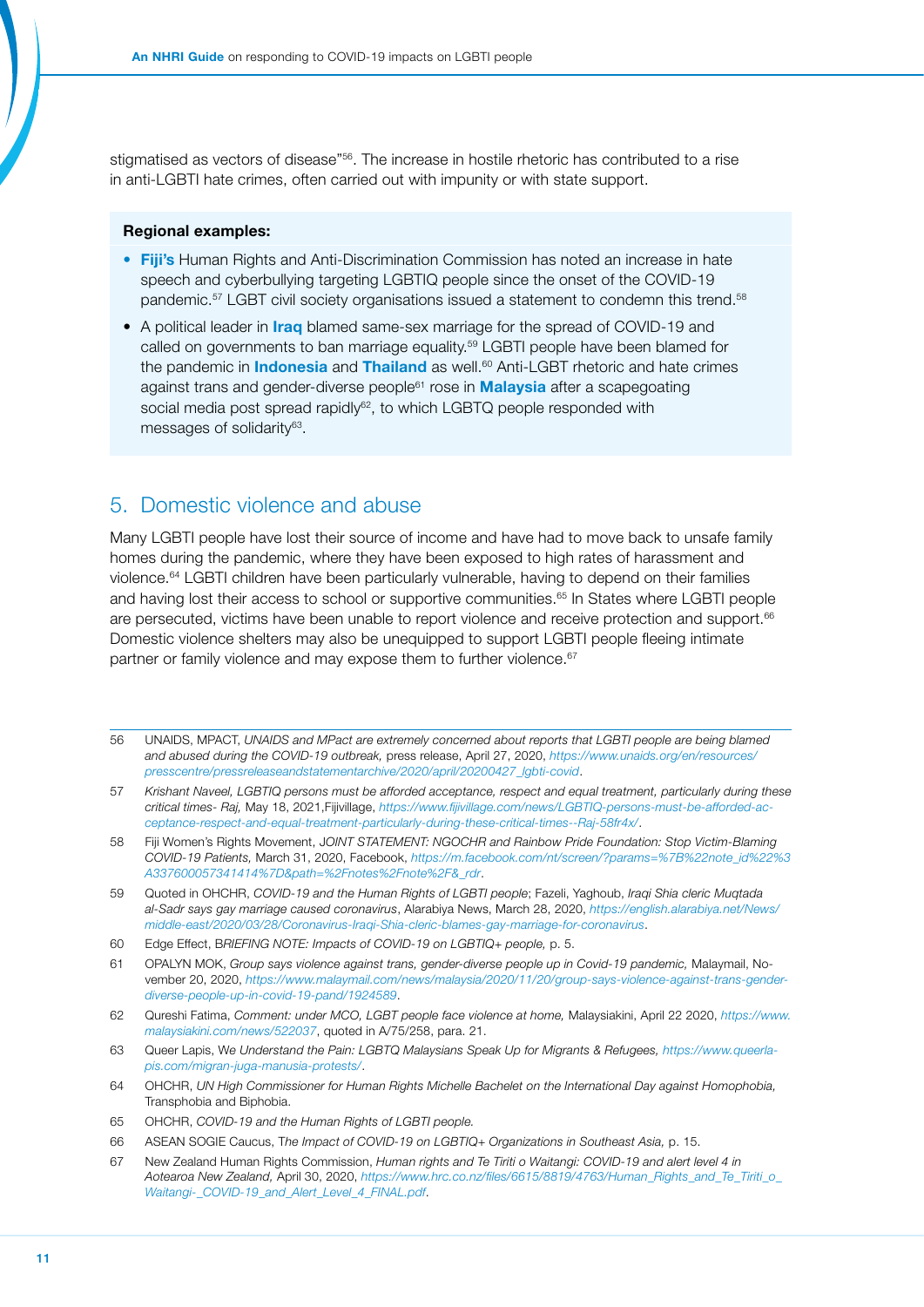#### Regional examples:

- Fiji's Human Rights and Anti-Discrimination Commission has emphasised that LGBTIQ people face family rejection, physical and psychological domestic violence, and bullying in their own homes, which makes them particularly vulnerable during lockdown periods. $68$ Domestic or family violence cases were reported across the region. In **Sri Lanka** for instance, a gay man was cast out by his family during curfew hours, which exposed him to arrest and detention. $69$  A survey in **Singapore** found that half of the respondents lived in an environment during the pandemic that was hostile to them due to their sexual orientation or gender identity (SOGI).<sup>70</sup> 50% respondents in a regional survey targeting LGBTQ communities in the Asia Pacific region feared increased discrimination due to their sexual orientation and gender identity, and many reported being forced to leave home because of who they are.<sup>71</sup>
- In Thailand, civil society has documented LGBTI people moving back to rural areas from cities to find work during the pandemic and suffering sexual and gender-based violence in their new homes.72 14% of the respondents in a survey on the pandemic's impact on LGBT people in Thailand said they had experienced an increase in family, intimate, or genderbased violence.<sup>73</sup>
- Domestic violence cases in *China* multiplied during the pandemic including among LGBTI people who also faced an increase in psychological violence.<sup>74</sup>

## <span id="page-11-0"></span>6. Difficult access to health services

Even before the COVID-19 pandemic, LGBTI people faced significant barriers accessing general healthcare services.75 LGBTI people face widespread discrimination in healthcare, including harassment from medical professionals, denial of care, mistreatment, or even violence.<sup>76</sup> In fear of such experiences or of being outed to families and communities, or risking arrest, many LGBTI people avoid going to the doctor when they need help.<sup>77</sup> Due to poverty and unemployment, many LGBTI people also lack health insurance and cannot access safe quality care.<sup>78</sup> These issues have made LGBTI people particularly vulnerable during the pandemic.

<sup>68</sup> *Krishant Naveel, LGBTIQ persons must be afforded acceptance, respect and equal treatment, particularly during these critical times- Raj.*

<sup>69</sup> Outright Action International, *Vulnerability Amplified: The Impact of COVID-19 Pandemic on LGBTIQ People*, p. 25.

<sup>70</sup> Submission by the ASEAN SOGIE Caucus, quoted in A/75/258, para. 13.

<sup>71</sup> APCOM, *Online Survey on LGBTQ and Human Rights Violations and Abuses during the Covid-19 Pandemic in the Asia Pacific launched on Human Rights Day 2021*, *[https://www.apcom.org/online-survey-on-lgbtq-and-human-rights](https://www.apcom.org/online-survey-on-lgbtq-and-human-rights-violations-and-abuses-during-the-covid-19-pandemic-in-the-asia-pacific-launched-on-human-rights-day-2021/)[violations-and-abuses-during-the-covid-19-pandemic-in-the-asia-pacific-launched-on-human-rights-day-2021/](https://www.apcom.org/online-survey-on-lgbtq-and-human-rights-violations-and-abuses-during-the-covid-19-pandemic-in-the-asia-pacific-launched-on-human-rights-day-2021/)*.

<sup>72</sup> Edge Effect, *BRIEFING NOTE: Impacts of COVID-19 on LGBTIQ+ people,* p. 5.

<sup>73</sup> Submission by the Asia Pacific Transgender Network, quoted in A/75/258, para. 13.

<sup>74</sup> Outright Action International, *Vulnerability Amplified: The Impact of COVID-19 Pandemic on LGBTIQ People,* p. 43 and see for instance APTN, *Regional Mapping Report on Trans Health, Rights and Development in Asia, p. 9, [https://](https://weareaptn.org/wp-content/uploads/2020/02/APTN-HealthMappingReport-FINAL_comp.pdf) [weareaptn.org/wp-content/uploads/2020/02/APTN-HealthMappingReport-FINAL\\_comp.pdf](https://weareaptn.org/wp-content/uploads/2020/02/APTN-HealthMappingReport-FINAL_comp.pdf)*.

<sup>75</sup> A/75/258, para. 18.

<sup>76</sup> OHCHR, *COVID-19 and the Human Rights of LGBTI people.*

<sup>77</sup> A/75/258, para. 18 and 29.

<sup>78</sup> A/75/258, para. 26.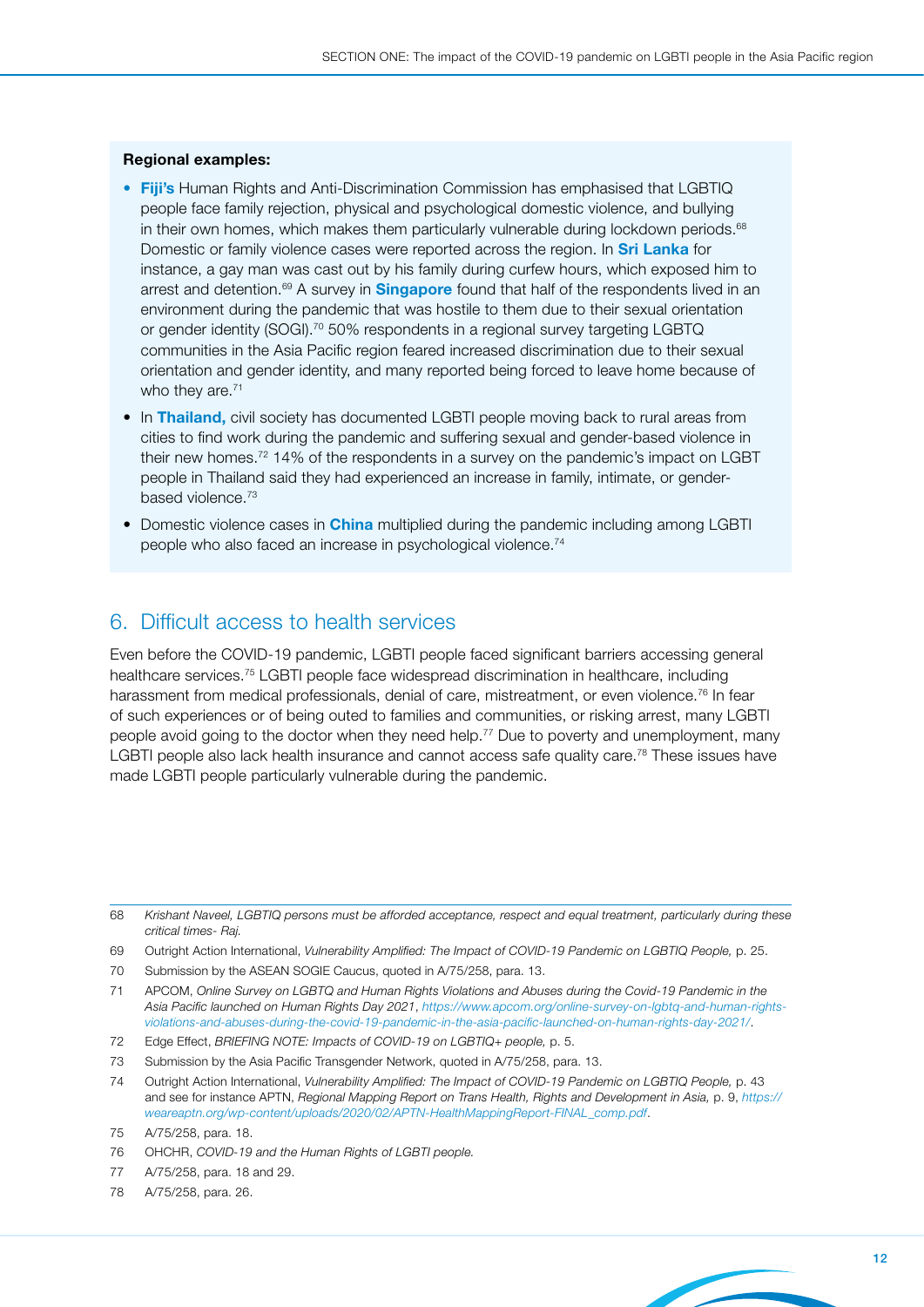#### Regional examples:

- Following a COVID-19 breakout in an LGBTQ-friendly neighbourhood in Seoul in South Korea, LGBTQ people were scared to come forward for testing in fear of being outed to their families and communities.79 The breakout sparked widespread anti-LGBTQ rhetoric and many feared that this would threaten the safety and sense of community that many have found in the area before.
- In New Zealand, members of LGBTI (rainbow) communities faced barriers and anxiety in accessing vaccination and testing sites. At the start of the pandemic, trans people were concerned that they would have to show identification, revealing that they are trans and potentially exposing them to negative experiences. This was mostly earlier on when people might have to show some form of ID.<sup>80</sup> The government response, working with local communities, later made sure the vaccine pass did not include a gender marker. A short form was created for people to fill out at vaccination sites to communicate that their correct name and gender may not match their health record.

## <span id="page-12-0"></span>7. De-prioritisation of required health services

Healthcare provision has been severely impacted by the pandemic, with many services being deprioritised, including trans-specific gender affirming healthcare, HIV treatment and HIV-related services, STI testing, access to PrEP or PEP. Prior to the pandemic, many of these services were already lacking, limited, or not covered by public health schemes.<sup>81</sup> Since the onset of COVID-19, trans people for instance have reported shortages in hormones, or the cancelation of their appointments or surgeries.<sup>82</sup> Across the globe, many people living with HIV have had to suspend antiretroviral treatment.83 According to a global survey among men who have sex with men (MSM), only 17% were able to continue ART during the pandemic without disruptions.<sup>84</sup> For intersex people, access to some medication has become constrained by supply chain disruption, and in other cases diverted, for example, in the cases of hydrocortisone and dexamethasone (used by some people with congenital adrenal hyperplasia).<sup>85</sup>

#### Regional examples:

- In **Singapore**, many people on PrEP access their medication from outside the healthcare system, and some worried how they will do this during lockdowns and travel bans.<sup>86</sup>
- Civil society in **Myanmar** reported disruptions and delays in ARV medication.<sup>87</sup>

81 APTN, *Regional Mapping Report on Trans Health, Rights and Development in Asia,* p. 10.

- 84 Santos GM, Ackerman B, Rao A, *Economic, Mental Health, HIV Prevention and HIV Treatment Impacts of COVID-19 and the COVID-19 Response on a Global Sample of Cisgender Gay Men and Other Men Who Have Sex with Men,* February, 2021, *<https://pubmed.ncbi.nlm.nih.gov/32654021/>* and quoted in A/75/258, para. 28(b).
- 85 Carpenter Morgan, *Intersex people and COVID-19,* April 12, 2020, *<https://ihra.org.au/36340/intersex-people-covid19/>* and Mahase Elisabeth, *News Covid-19: Hydrocortisone can be used as alternative to dexamethasone, review finds,*  2020*, <https://www.bmj.com/content/370/bmj.m3472>*.
- 86 Outright Action International, *Vulnerability Amplified: The Impact of COVID-19 Pandemic on LGBTIQ People*, p. 38.
- 87 Colors Rainbow, Advocacy note related to the COVID-19 epidemic in Myanmar (unpublished manuscript, June 3, 2020) quoted in ASEAN SOGIE Caucus, The Impact of COVID-19 on LGBTIQ+ Organizations in Southeast Asia, p. 15.

<sup>79</sup> Borowiez Steven, *How South Korea's Nightclub Outbreak Is Shining an Unwelcome Spotlight on the LGBTQ Community,* TIME, May 14, 2020, *<https://time.com/5836699/south-korea-coronavirus-lgbtq-itaewon/>*.

<sup>80</sup> Shared with APF for the purpose of this report.

<sup>82</sup> A/75/258, para. 29.

<sup>83</sup> Adadi Parise, N. Kanwugu Osman, *Living with HIV in the time of COVID-19: A glimpse of hope,* January, 2021, *[https://](https://www.wlhiv.org/_files/ugd/836bb6_6dd1315af17c4b0bb088d8e837aef632.pdf) [www.wlhiv.org/\\_files/ugd/836bb6\\_6dd1315af17c4b0bb088d8e837aef632.pdf](https://www.wlhiv.org/_files/ugd/836bb6_6dd1315af17c4b0bb088d8e837aef632.pdf)*.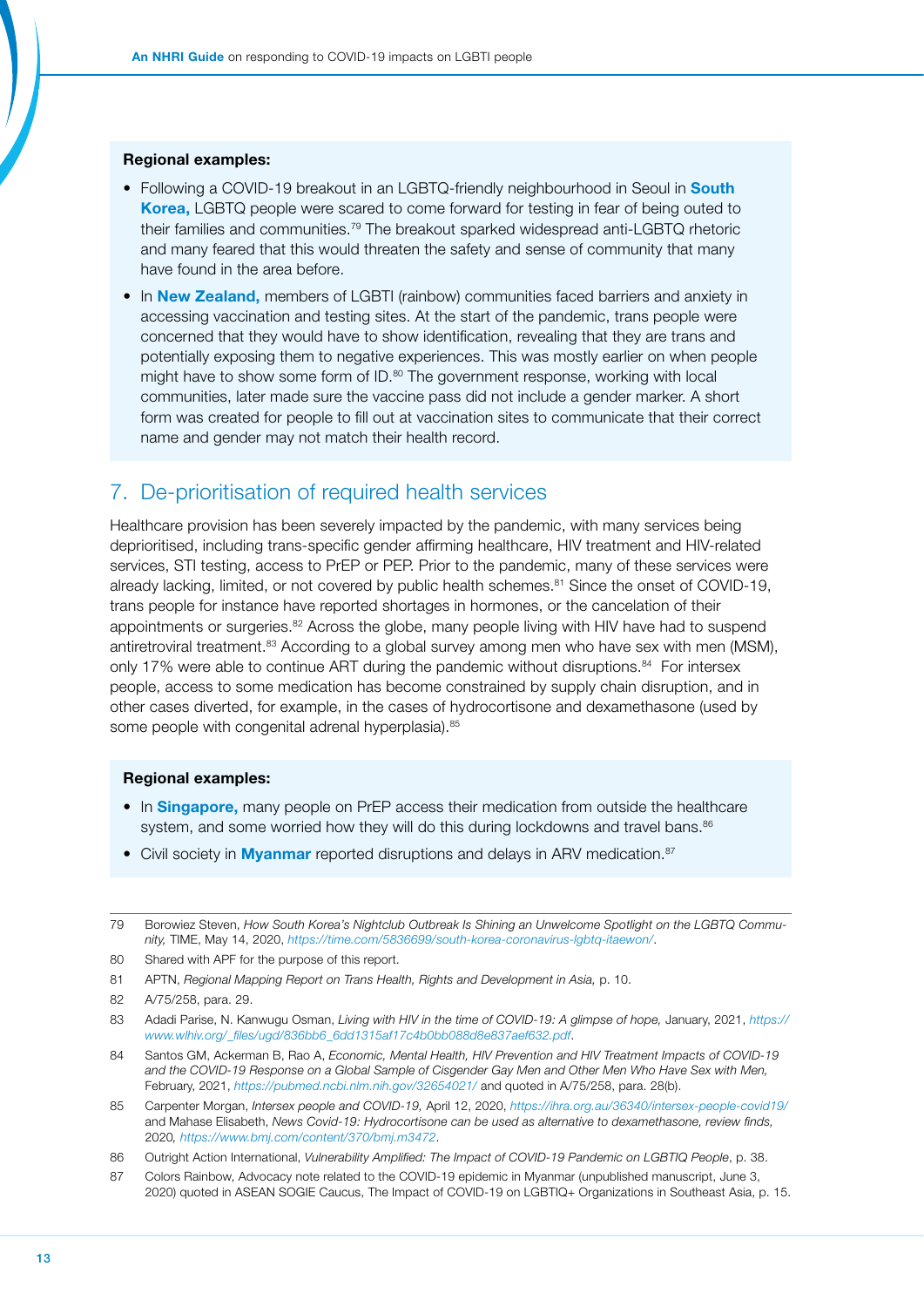• LGBTIQ people in Oceania, francophone Africa and French overseas territories, reported limited access to HIV medication.<sup>88</sup>

## <span id="page-13-0"></span>8. Social isolation and increased anxiety

LGBTI people are generally at disproportionately high risk of social isolation, depression, anxiety, suicidal thoughts, and suicide as compared to the general population<sup>89</sup>. These issues have been aggravated by the pandemic. In addition, many have lost access to peer groups, community spaces, psycho-social support services, and non-governmental organisations (NGOs). The demand for mental health support has escalated in LGBTI communities across the globe, with organisations struggling to provide enough support.<sup>90</sup>

#### Regional examples:

- In **Singapore,** 88% of lesbian, bisexual, trans men, and queer communities reported increased mental health problems, due to violence experienced at home, stress caused by income loss and unemployment, loneliness, and other factors. They reported anxiety, panic attacks, suicidal thoughts, and being unable to access mental health support.91 Similar trends were reported by LGBTI organisations in **Myanmar** and **Singapore.**<sup>92</sup>
- Intersex Human Rights Australia noted that many people with intersex variations live with some degree of social isolation, both from other intersex people and distance from family members. Together with experiences of trauma and stigma, this created additional risk for poor mental health during the COVID-19 pandemic.<sup>93</sup>

## <span id="page-13-1"></span>9. Abuse of state power

A number of States have used COVID-induced state emergencies to roll back human rights or target civil society, including LGBTI organisations and people in particular.<sup>94</sup> For instance, blanket police powers have been used to justify raids and attacks against human rights defenders.<sup>95</sup> Bans on gatherings have been used for prolonged periods to prevent LGBTI organisations and other human rights groups from coming together.<sup>96</sup> UN human rights mechanisms have documented at least one country that has used COVID-19 regulations to restrict trans people's right to access legal gender recognition.<sup>97</sup> Arbitrary arrest, detention, and police harassment and abuse have been widely documented during the pandemic<sup>98</sup> have particularly affected those who live in countries that criminalise LGBTI people.<sup>99</sup> Trans and gender-diverse people have been heavily policed and

- 92 ASEAN SOGIE Caucus, The Impact of COVID-19 on LGBTIQ+ Organizations in Southeast Asia, p. 15.
- 93 Carpenter Morgan, *Intersex people and COVID-19*.
- 94 UN News, *'Stand up against hate' towards LGBTI people, UN human rights chief urges.*
- 95 OHCHR, *COVID-19 and the Human Rights of LGBTI people* and A/75/258, para. 24.
- 96 ASEAN SOGIE Caucus, The Impact of COVID-19 on LGBTIQ+ Organizations in Southeast Asia, p. 3.
- 97 OHCHR, COVID-19 and the Human Rights of LGBTI people.
- 98 A/75/258, para. 1.

<sup>88</sup> ALFO s*urvey: LGBTI individuals in Oceania struggle with multitude of Covid19 related challenges*, APCOM.

<sup>89</sup> Ibid.

<sup>90</sup> A/75/258, para. 15.

<sup>91</sup> Quoted in ASEAN SOGIE Caucus, The Impact of COVID-19 on LGBTIQ+ Organizations in Southeast Asia, p.14.

<sup>99</sup> UN News, '*Stand up against hate' towards LGBTI people, UN human rights chief urges*.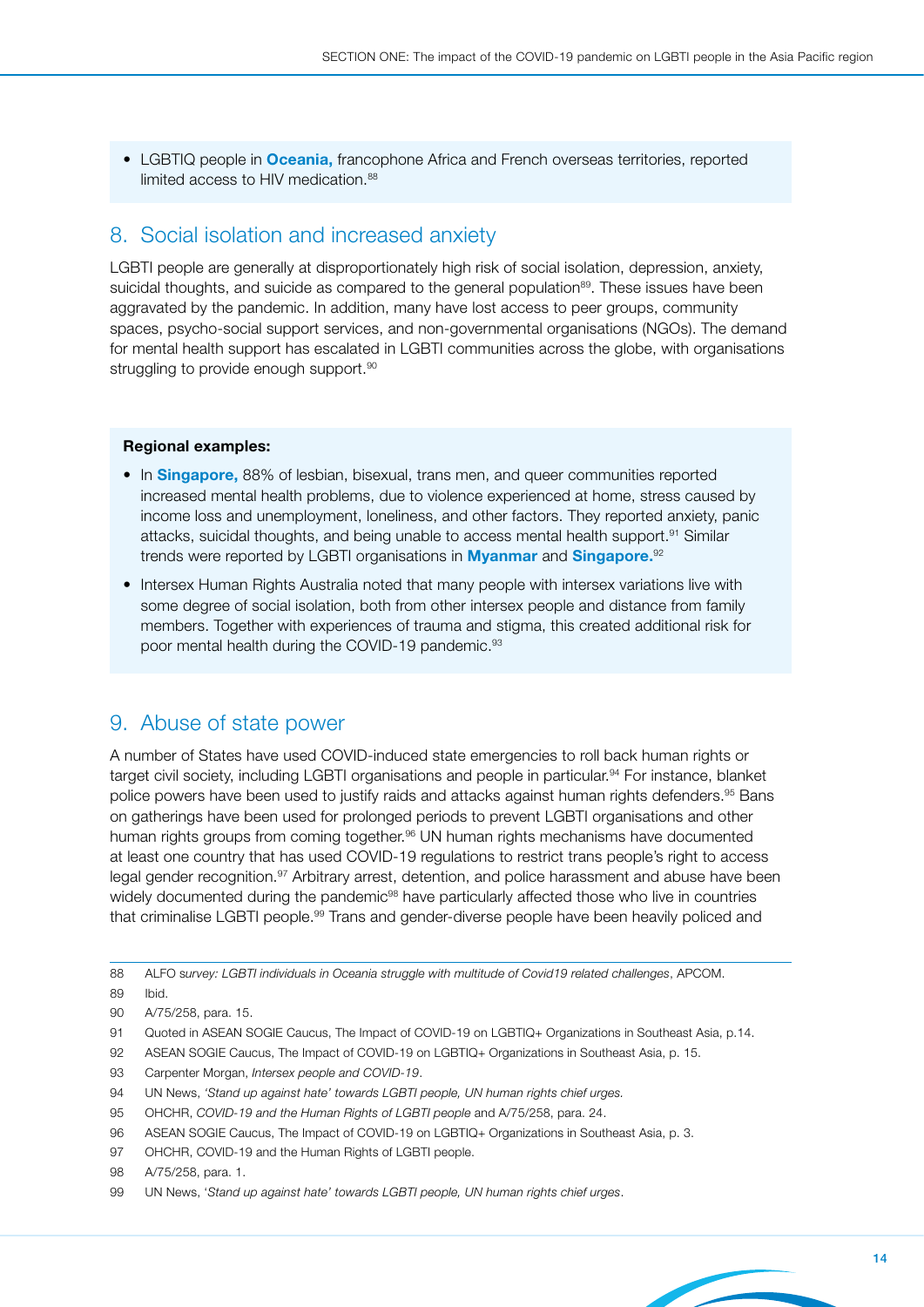questioned during gendered lockdowns, whereby men and women were allowed to go to the supermarket and run errands on different days.<sup>100</sup> Trans, non-binary, and intersex people, whose documents did not match their identity or appearance, have in some countries been routinely harassed and subject to violence by the authorities. Undocumented LGBTI migrants have been at heightened risk of deportation when leaving the house. Asylum and immigration policies have become stricter, also affecting LGBTI people.<sup>101</sup>

### Regional examples:

- Local police in the **Philippines** subjected several LGBT people to humiliation, forced kissing, dancing, and exercise after accusing them of looking for sex when they violated curfew regulations.102 Over a dozen LGBTQ activists were also arrested in the capital Manila, when protesting against the controversial anti-terror law.<sup>103</sup>
- Crackdowns against migrants and refugees, including those who are LGBTI, were carried out in **Malaysia.**<sup>104</sup>

## <span id="page-14-0"></span>10. Organisational survival, community support, and unity

Organisations supporting LGBTI people have faced increased difficulties since the onset of the pandemic to meet the critical needs of their communities.<sup>105</sup> The ASEAN SOGIE Caucus has highlighted that there have been no state-run support services available for LGBTI communities, apart from a few ad hoc examples.<sup>106</sup> Where state funding has been unavailable, many organisations have struggled to support themselves and keep programmes and services running.<sup>107</sup> Some organisations have lost project-specific funding.

### Regional examples:

• In several countries in the Asia Pacific, civil society has organised and provided safe shelter, food, medical supplies, or rent to those most in need. For example, such support work has been documented in Tonga, Indonesia, Singapore, Sri Lanka, China, Malaysia, Myanmar, Thailand, the Philippines, and several other countries.<sup>108</sup>

<sup>100</sup> OHCHR, *COVID-19 and the Human Rights of LGBTI people.*

<sup>101</sup> A/75/258, para. 36 and ASEAN SOGIE Caucus, The Impact of COVID-19 on LGBTIQ+ Organizations in Southeast Asia, pp. 15-16; also Qureshi Fatima, C*omment: under MCO, LGBT people face violence at home* quoted in A/75/258, para. 21; Queer Lapis, *We Understand the Pain: LGBTQ Malaysians Speak Up for Migrants & Refugees.*

<sup>102</sup> Thoreson Ryan, *Philippines Uses Humiliation as COVID Curfew Punishment: LGBT People Ordered to Dance and Kiss on Video*, Human Rights Watch, April 8, 2020, *[https://www.hrw.org/news/2020/04/08/philippines-uses-humilia](https://www.hrw.org/news/2020/04/08/philippines-uses-humiliation-covid-curfew-punishment)[tion-covid-curfew-punishment](https://www.hrw.org/news/2020/04/08/philippines-uses-humiliation-covid-curfew-punishment)*.

<sup>103</sup> Perez-Rubio Bella, *20 arrested at Pride march against anti-terror bill in Manila,* Philstar Global, June 26, 2020, *[https://](https://www.philstar.com/headlines/2020/06/26/2023739/20-arrested-pride-march-against-anti-terror-bill-manila) [www.philstar.com/headlines/2020/06/26/2023739/20-arrested-pride-march-against-anti-terror-bill-manila](https://www.philstar.com/headlines/2020/06/26/2023739/20-arrested-pride-march-against-anti-terror-bill-manila)*.

<sup>104</sup> Qureshi Fatima, *Comment: under MCO, LGBT people face violence at home* quoted in A/75/258, para. 21; Queer Lapis, *We Understand the Pain: LGBTQ Malaysians Speak Up for Migrants & Refugees.*

<sup>105</sup> Edge Effect, *BRIEFING NOTE: Impacts of COVID-19 on LGBTIQ+ people*, p. 5.

<sup>106</sup> ASEAN SOGIE Caucus, The Impact of COVID-19 on LGBTIQ+ Organizations in Southeast Asia, p. 17.

<sup>107</sup> Ibid., p. 22.

<sup>108</sup> See for instance Outright Action International, V*ulnerability Amplified: The Impact of COVID-19 Pandemic on LGBTIQ People,* pp. 25, 28, 65 and Edge Effect, *BRIEFING NOTE: Impacts of COVID-19 on LGBTIQ+ people;* SEED Foundation Malaysia on Instagram, August 13, 2021, *<https://www.instagram.com/p/CSgPxJTJV-e/>*; Kurniawan Ulung A., *Harrowing times: the challenges facing Yogyakarta's trans women's crisis center.*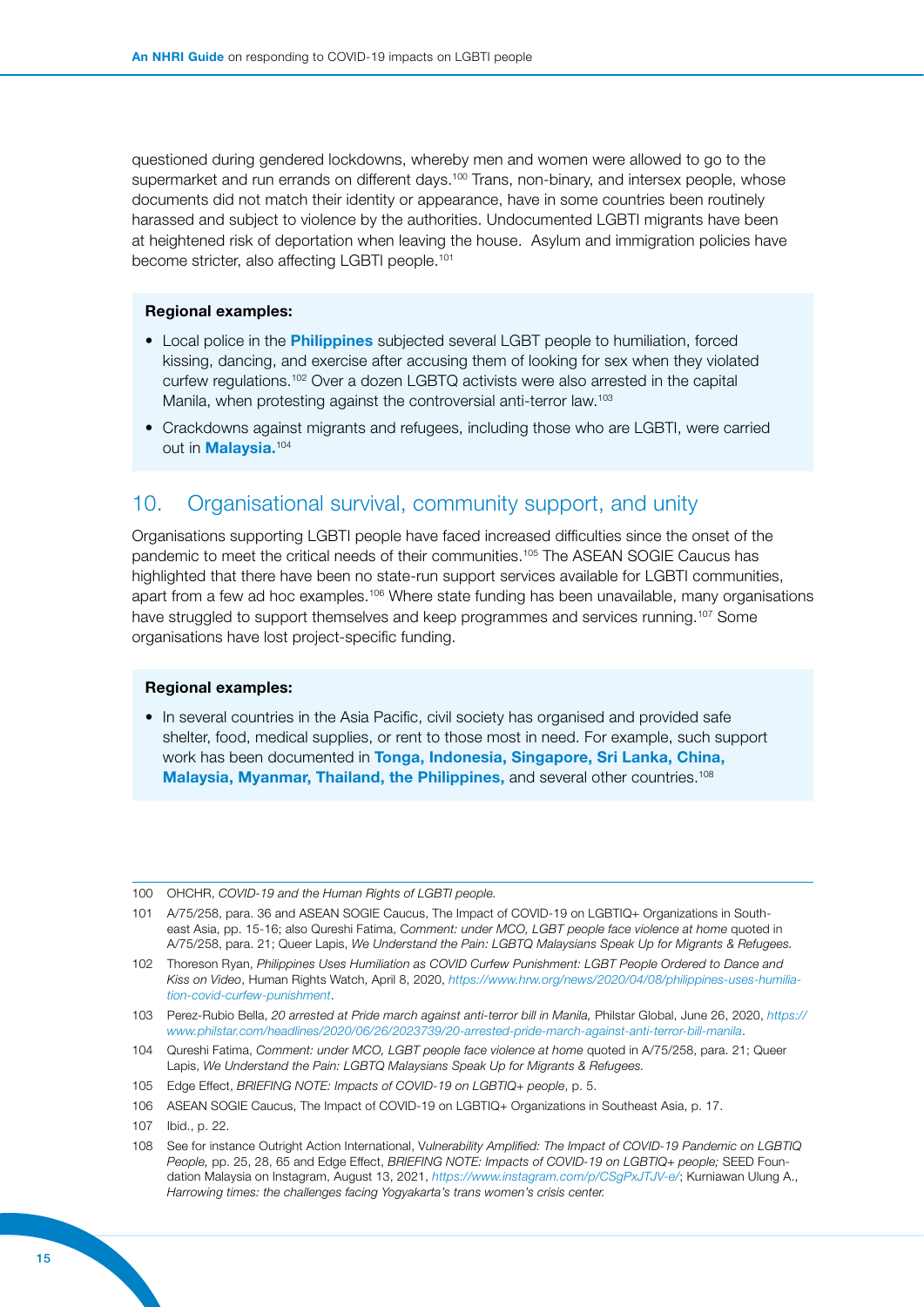## <span id="page-15-0"></span>Section two: Guidance on how NHRIs can address the impact of the COVID-19 pandemic on LGBTI communities

The UN High Commissioner for Human Rights has recommended that NHRIs address discrimination and violence on grounds of SOGIESC in their work<sup>109</sup> and many NHRIs in the Asia Pacific region have been doing this work for many years.<sup>110</sup> NHRIs in the region have also responded quickly to the COVID-19 pandemic<sup>111</sup> and in some cases have directly addressed the situation of LGBTI people during the crisis. The following section describes a number of ways in which NHRIs can protect and promote the human rights of LGBTI people in the context of the pandemic and highlights good practice examples from the region.

## Additional APF resources to consult:

- *[Promoting and Protecting Human Rights in relation to Sexual Orientation, Gender Identity](https://www.asiapacificforum.net/resources/manual-sogi-and-sex-charactersitics/)  [and Sex Characteristics](https://www.asiapacificforum.net/resources/manual-sogi-and-sex-charactersitics/)*
- *[Part of our Everyday Work: NHRI Guidelines for Mainstreaming SOGISC Work](https://www.asiapacificforum.net/resources/guidelines-mainstreaming-sexual-orientation-gender-identity-and-sex-characteristics-work/)*

## <span id="page-15-1"></span>1. Recognising LGBTI people as a vulnerable group in the context of the pandemic

NHRIs often encounter cultural, religious and political pressure from the State, religious or community leaders, and others when recognising that universal human rights apply to everyone, including people who are LGBTI, and working on the universal right to be free from discrimination and violence.<sup>112</sup> Nevertheless, it is important that NHRIs draw attention to the vulnerability of LGBTI people during the COVID-19 pandemic, and in similar crises.

NHRIs can also encourage governments to recognise LGBTI people as a vulnerable group, pointing to research reports, testimonies, consultations, or specific patterns in violations that were reported to the NHRI. The UN Office of the High Commissioner on Human Rights (OHCHR) and the Independent Expert on SOGI have affirmed that state responses to the COVID-19 pandemic, such as support services, aid, shelters, vaccination programs, or lockdown measures, should be designed in consultation with LGBTI people and their representative organisations.113 LGBTI

<sup>109</sup> A/HRC/29/23, para. 80.

<sup>110</sup> *Promoting and Protecting Human Rights in relation to Sexual Orientation, Gender Identity, and Sex Characteristics,*  APF, June 21, 2016, p. 165, *[https://www.asia-pacific.undp.org/content/rbap/en/home/library/democratic\\_gover](https://www.asia-pacific.undp.org/content/rbap/en/home/library/democratic_governance/hiv_aids/promoting-and-protecting-human-rights-in-relation-to-sexual-orie.html)[nance/hiv\\_aids/promoting-and-protecting-human-rights-in-relation-to-sexual-orie.html](https://www.asia-pacific.undp.org/content/rbap/en/home/library/democratic_governance/hiv_aids/promoting-and-protecting-human-rights-in-relation-to-sexual-orie.html)*.

<sup>111</sup> OHCHR, *NHRI responses to the COVID-19 pandemic*, *[https://www.ohchr.org/EN/Countries/NHRI/Pages/NHRIS-and-](https://www.ohchr.org/EN/Countries/NHRI/Pages/NHRIS-and-Covid-19.aspx)[Covid-19.aspx](https://www.ohchr.org/EN/Countries/NHRI/Pages/NHRIS-and-Covid-19.aspx)*.

<sup>112</sup> *Promoting and Protecting Human Rights in relation to Sexual Orientation, Gender Identity, and Sex Characteristics,*  APF, p. 167.

<sup>113</sup> A/75/258, para. 75-76, OHCHR, *COVID-19 and the Human Rights of LGBTI people and OHCHR, COVID-19: The suffering and resilience of LGBT persons must be visible and inform the actions of States.*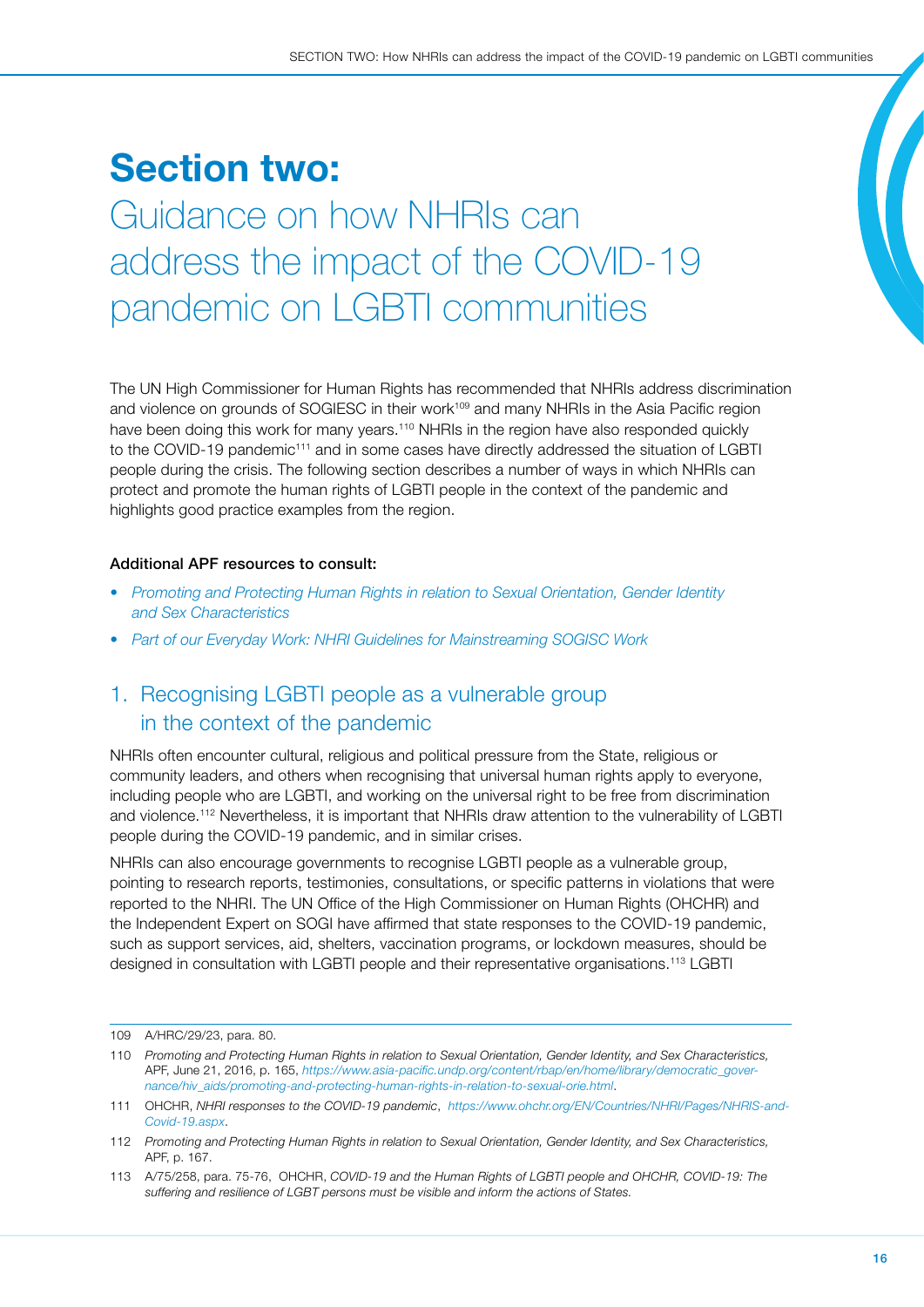people and organisations should also be involved in the execution, monitoring, and evaluation of these responses.

If human rights defenders can safely cooperate with the government, NHRIs can share the contact details of local LGBTI organisations and groups, so they can directly inform the government of what responses would fit the needs of their communities the most. NHRIs should make sure to recommend those with specific expertise, for instance groups working with LBTI women, trans or intersex people, sex workers, people living with HIV, and others. If it is not safe for human rights defenders to work with state authorities, the NHRI may need to play an intermediary role in creating safe places where LGBTI people can make complaints. The NHRI can then use its mandated functions to monitor and report on these issues.

### POSSIBLE ACTIONS

- Recognise LGBTI people in the NHRI's **strategic plan** as a vulnerable group and as a priority group for programs and activities in the NHRI's COVID-19 response.
- Continue building the **institutional capacity** of the NHRI, including its members and staff, to promote and protect the human rights of LGBTI people, to ensure that this knowledge can be applied during and in the aftermath of the COVID-19 pandemic and similar crises.
- Continue building **relationships with LGBTI organisations and networks** to inform the work of the NHRI as part of its COVID-19 response and to ensure effective communication outreach to communities of people of diverse sexual orientations, gender identities and sex characteristics.
- Support the State in recognising LGBTI people as a vulnerable group in its COVID-19 response by providing evidence and contacts to organisations.

#### GOOD PRACTICE EXAMPLE

On the occasion of the International Day against Homophobia, Biphobia, Interphobia, and Transphobia in 2021, Fiji Human Rights and Anti-Discrimination Commission issued a statement highlighting the specific vulnerability of LGBTIQ people during the COVID-19 pandemic. The statement was picked up by multiple news platforms:

*"LGBTIQ persons, both young and the elderly, face family rejection, endure domestic violence which is not only physical but also psychological, and bullying in their own homes which leads to depression, making them more vulnerable during lockdowns and containment." […] "Family members of LGBTIQ persons are instrumental in preventing and combating abuse and discrimination by being more accepting and compassionate towards the LGBTIQ members of their family, more so during this pandemic which is blind to the barriers that we humans build to decide who belongs and who does not whether it be our homes, schools, places of worship, or workplace." [Fiji Village](https://www.fijivillage.com/news/LGBTIQ-persons-must-be-afforded-acceptance-respect-and-equal-treatment-particularly-during-these-critical-times--Raj-58fr4x/) on 18 May 2021*

The **New Zealand** Human Rights Commission Te Kāhui Tika Tangata facilitates a regular 6-monthly meeting between civil society and the Cross-Parliamentary Rainbow Network of LGBTQIA+ MPs and allies. The meeting in June 2020 went online and devoted an hour to a discussion regarding the impacts of COVID-19 on rainbow communities in the country, including asylum seekers, refugees and migrants. Not only did the Commission learn and hear more, but the MPs attending were able to take this information back to their respective parties and raise issues accordingly.

In its *[2021 Human Rights Situation Assessment Report](https://www.nhrc.or.th/getattachment/2bae96ae-b097-428d-bf72-ba693d4b0596/Situation2021.aspx)*, the National Human Rights Commission of Thailand identified people of diverse SOGIESC as a vulnerable group during the pandemic. The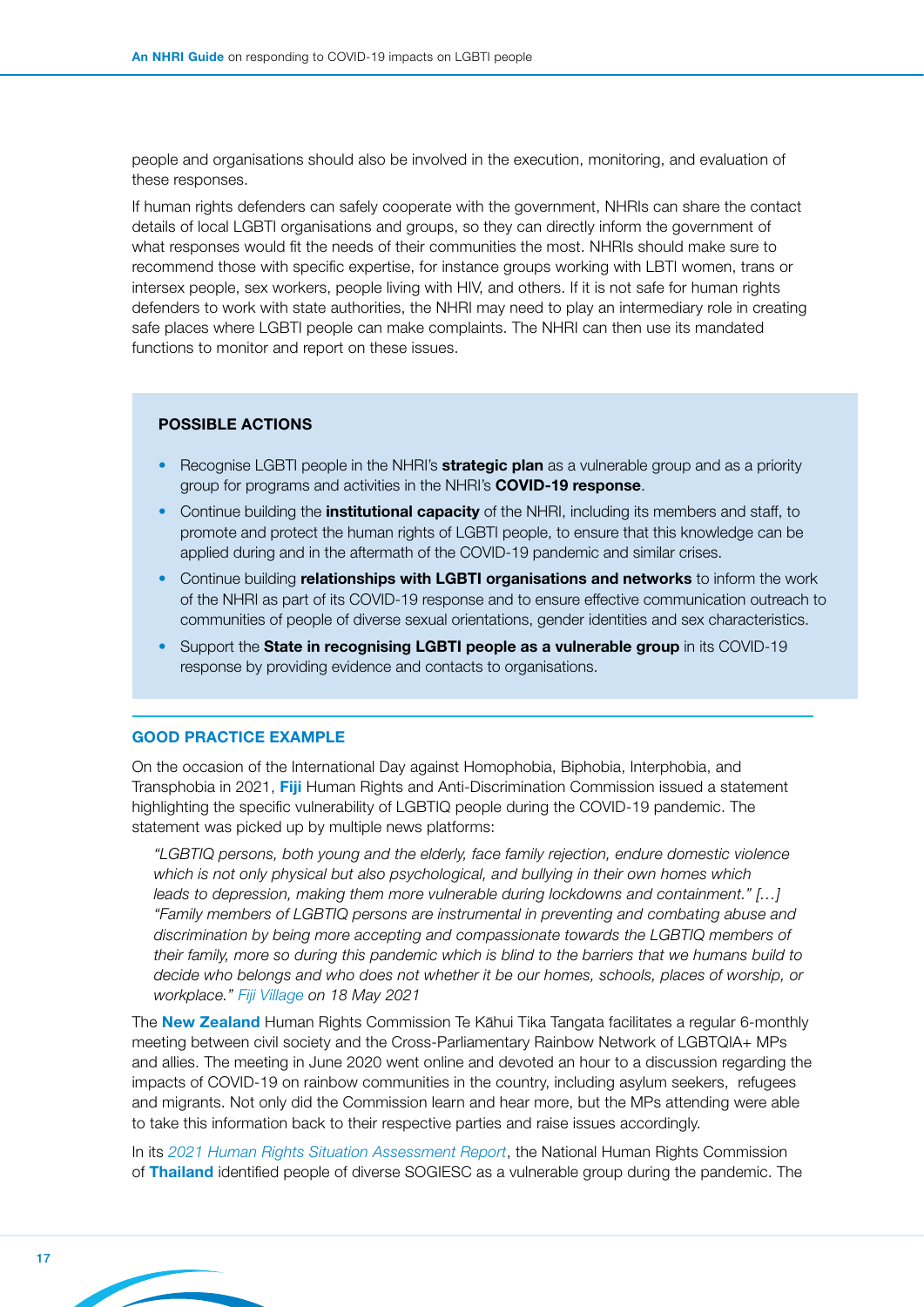<span id="page-17-0"></span>NHRI highlighted that LGBTI people reported discrimination in employment and access to income. Many reported homelessness, experiences of HIV, and difficulties in accessing healthcare services. The report was presented to the parliament and cabinet.

## 2. Advising authorities on how to promote and protect the rights of LGBTI people in the context of COVID-19

The UN Office of the High Commissioner on Human Rights (OHCHR) has established that any state measures that are put in place to support vulnerable groups during the COVID-19 pandemic, should recognise the vulnerability and adequately and fully respond to the needs of LGBTI people.<sup>114</sup> NHRIs regularly submit advisory notes, opinions, recommendations, proposals, and reports to the government and key authorities or service providers regarding the promotion and protection of human rights, in line with the Paris Principles.115 Many NHRIs in the Asia Pacific region have in the past provided advice to governments on the need to protect and promote the rights of LGBTI people, including during the COVID-19 pandemic.116 It is important that these are developed in consultation with LGBTI people and their representative organisations.117

## POSSIBLE ACTIONS

- Issue and disseminate **special calls** to relevant governmental bodies to pay special attention to the needs of vulnerable groups during the pandemic, including LGBTI people.
- Urge the parliament to recognise trans and intersex-specific healthcare services, HIV services and treatment as **essential healthcare services** for the duration of the pandemic.<sup>118</sup>
- Submit an opinion in response to the parliament's **gendered lockdown** plans, which would allow men and women to go to the supermarket on different days. Remind them that such rules need to take into account the situation of trans, non-binary, and intersex people, whose documents may not match their identity or appearance and use this opportunity to remind the government to introduce legal gender recognition procedures.
- Participate in the **consultations** organised by government agencies about addressing intimate partner and family violence and recommend that LGBTI people are identified as a vulnerable group, ensuring that shelters and services are *inclusive of LGBTI people* and that service providers are adequately trained.
- Urge the State to consult and partner with LGBTI people and organisations in developing responses to the COVID-19 pandemic and to resource NGOs for their role in this work.

<sup>114</sup> OHCHR, *COVID-19 and the Human Rights of LGBTI people.*

<sup>115</sup> *Promoting and Protecting Human Rights in relation to Sexual Orientation, Gender Identity, and Sex Characteristics*, APF, p. 168.

<sup>116</sup> Ibid., p. 169.

<sup>117</sup> Ibid.

<sup>118</sup> OHCHR, *COVID-19 and the Human Rights of LGBTI people.*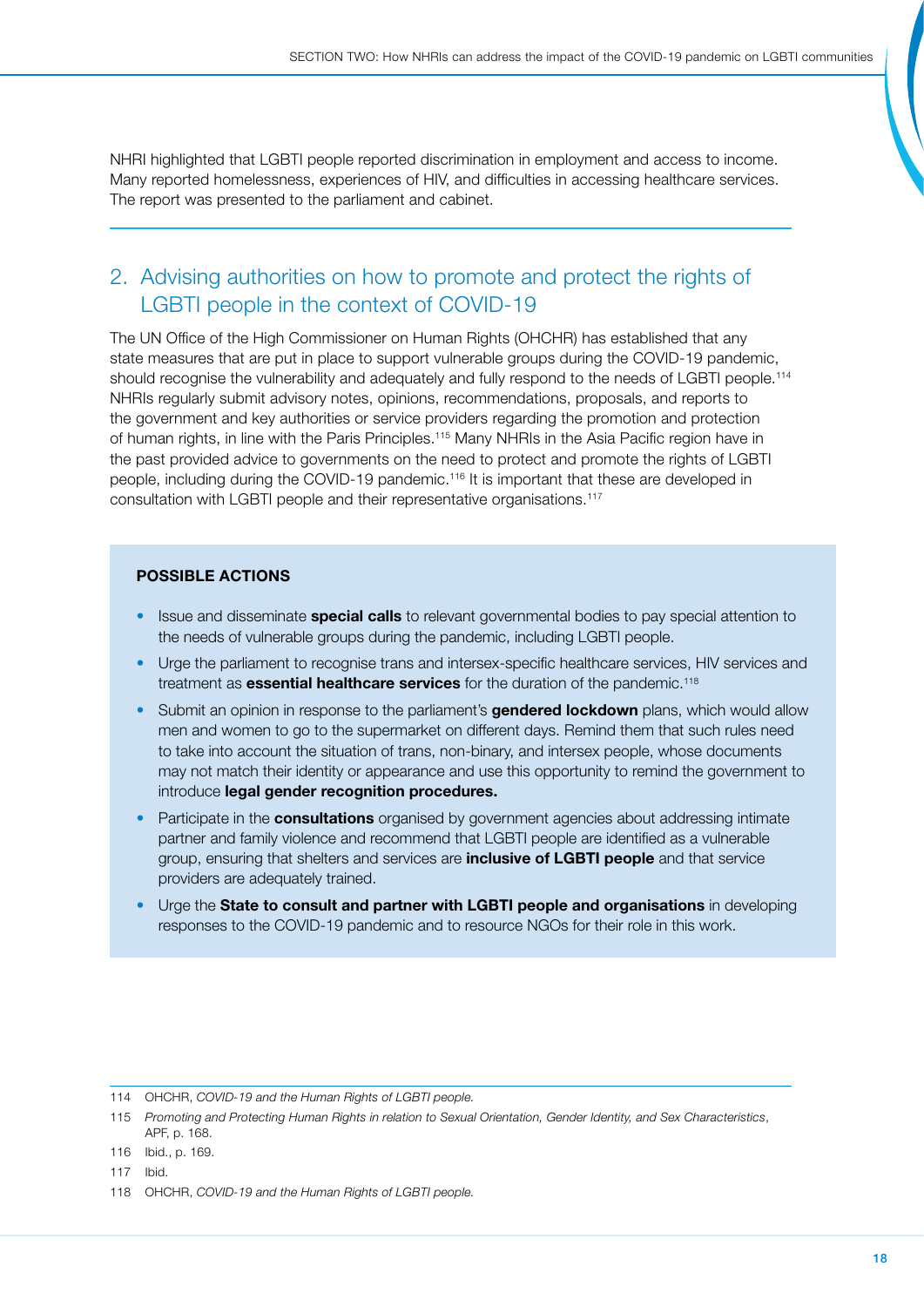### <span id="page-18-0"></span>GOOD PRACTICE EXAMPLE

Following the arrest of a dozen LGBTQI activists in the **Philippines** at a demonstration, the Commission on Human Rights of the **Philippines** called on the authorities to ensure that quarantine regulations do not limit the right to freedom of peaceful assembly and activism.119 Previously, the CHR reminded the government that curfews and lockdowns were to protect human rights, and not to violate them.

## 3. Education and awareness raising

Education and awareness raising is one of the core responsibilities of NHRIs.<sup>120</sup> NHRIS may have experience conducting training, seminars, and workshops for law enforcement officials, the judiciary, lawmakers, healthcare professionals and other key authorities whose work directly affects the lives of LGBTI people. NHRIs can make sure that their training materials on the COVID-19 pandemic include the specific situation of LGBTI people and equip these professionals to fulfil their duties in a way that respects and protects the rights of LGBTI people.<sup>121</sup>

NHRIs also have an important role in tackling the stigma and prejudice that contributes to anti-LGBTI discrimination and violence. NHRIs can directly refute negative stereotypes and prejudicial views and can share informative and positive messages about LGBTI people.

NHRIs can also use their platforms to provide information to LGBTI people that they would otherwise not be able to access, for instance, on how and where to safely access testing or vaccination sites.

#### POSSIBLE ACTIONS

- Promote greater understanding of the vulnerability and human rights of LGBTI people during and after the COVID-19 pandemic, among families and the wider community.
- Build the **capacity** of law enforcement officers and government service providers on the specific vulnerabilities of LGBTI people during the pandemic response.
- Condemn in statements any misinformation and political rhetoric that blames LGBTI people for the spread of COVID-19.
- Support healthcare providers with information on how to make testing and vaccination sites safe, inclusive, and accessible to LGBTI people.
- Publish information specifically for LGBTI people on where and how to safely access state support, masks, testing, or vaccinations including for those who do not have identity documents with their correct name and gender.

<sup>119</sup> Perez-Rubio Bella, *20 arrested at Pride march against anti-terror bill in Manila.*

<sup>120</sup> *Promoting and Protecting Human Rights in relation to Sexual Orientation, Gender Identity, and Sex Characteristics,* APF, p. 171.

<sup>121</sup> OHCHR, *COVID-19 and the Human Rights of LGBTI people.*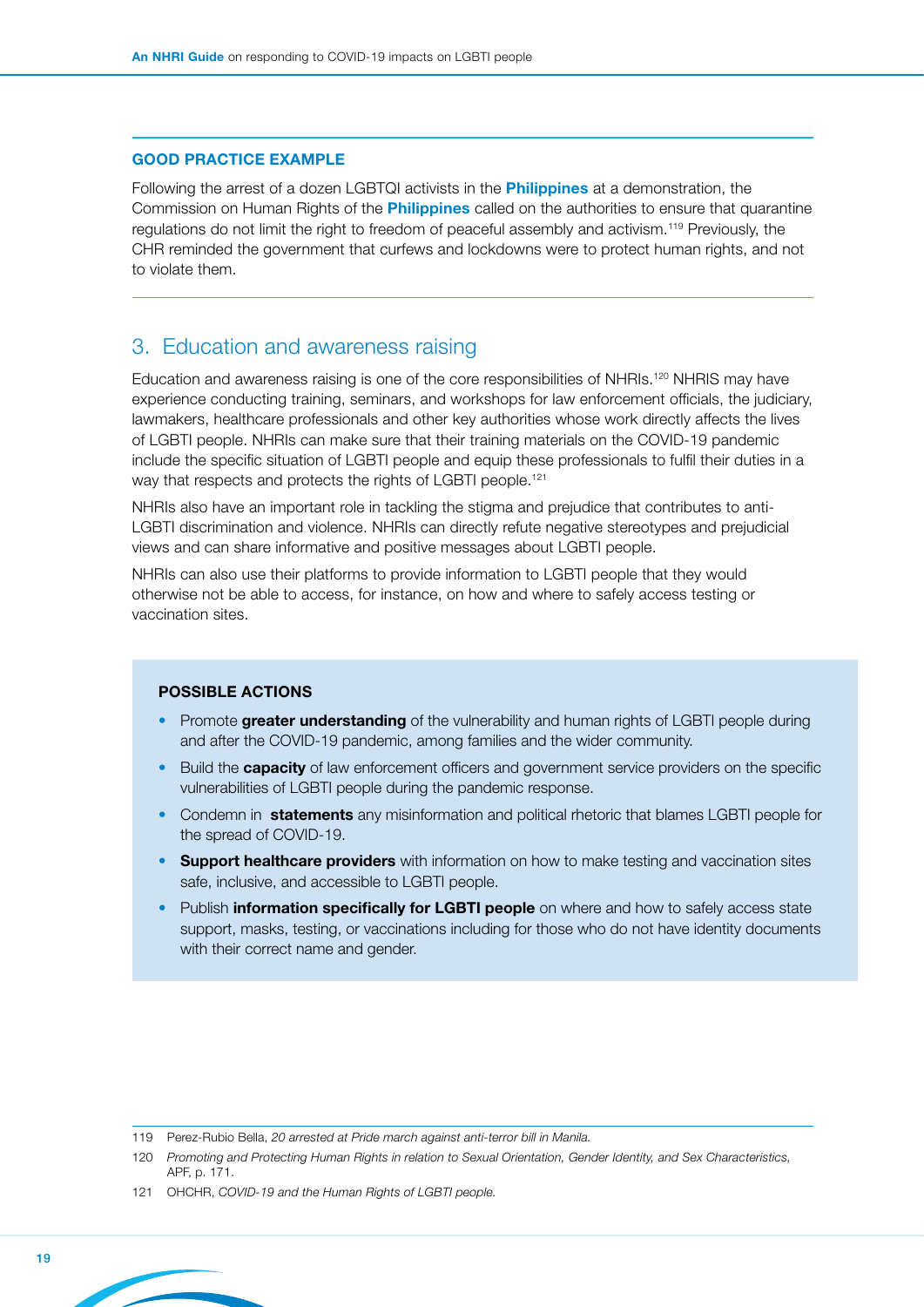## <span id="page-19-0"></span>GOOD PRACTICE EXAMPLES

In 2021, the **New Zealand** Human Rights Commission collaborated with the Auckland District Health Board and the national Ministry of Health to formulate *[key messages](http://covid-19vaccine.createsend1.com/t/ViewEmail/i/0DB9D0339A257EDC2540EF23F30FEDED)* to those working in the health sector on the rollout of the COVID-19 vaccine. In particular, the Commission helped phrase practice advice and recommendations to health workers to ensure that transgender, intersex nonbinary, indigenous/ takatāpui and Pacific MVPAFF+122 people feel safe and included when checking in to get vaccinated. The Ministry of Health made sure that a person's gender marker was not on the vaccine pass required to enter some venues, and educated staff at testing and vaccination centres about being inclusive of trans and intersex people. This included having a form at the front desk that people could see and fill out, listing the name and pronoun they used, and noting it may be different from the details on their health records. Staff were trained to use and respect the name and pronoun the trans or intersex person had written on that form. When these were first rolled out, some vaccination centres had Rainbow Pride events to encourage people from these communities to get vaccinated.

Following the rise in discrimination, hate speech, and violence against LGBTI people in the Philippines, the Commission on Human Rights urged voters to demand better from officials and candidates during the 2022 elections and call for the urgent adoption of legislation that would protect trans women from discrimination and violence at local and national levels.

## 4. Monitoring the pandemic's impact on LGBTI people

NHRIs continuously carry out monitoring, through research, investigation and reporting.<sup>123</sup> It is essential that the NHRI's monitoring work on COVID-19 includes SOGIESC issues in its scope. Consultation with key LGBTI organisations and groups can greatly support the NHRI in this work, as those stakeholders can flag some of the key human rights violations of concern to LGBTI communities.

Most States do not gather systematic data on the impact of the pandemic, and if they do, this data is rarely disaggregated on the basis of SOGIESC.124 NHRIs can do targeted research on how the COVID-19 pandemic has affected LGBTI people in distinct ways and can make recommendations to the government and other stakeholders. A lot of this information will be available in local civil society reports, and NHRIs can reach out to civil society contacts for more targeted input. Data might also be available at global or regional levels. NHRIs may have already received complaints from individual LGBTI people and can refer to key trends in a report to protect the privacy of individuals involved.

<sup>122</sup> MVPFAFF+ refers to a number of Pasifika gender identities and forms of gender expression and sexual orientation. These include Māhu, Vakasalewalewa, Palopa, Fa'afafine, Akava'ine, Fakafifine, Fakaleiti / Leiti amongst others.

<sup>123</sup> *Promoting and Protecting Human Rights in relation to Sexual Orientation, Gender Identity, and Sex Characteristics,*  APF, p. 174.

<sup>124</sup> A/75/258, para. 77.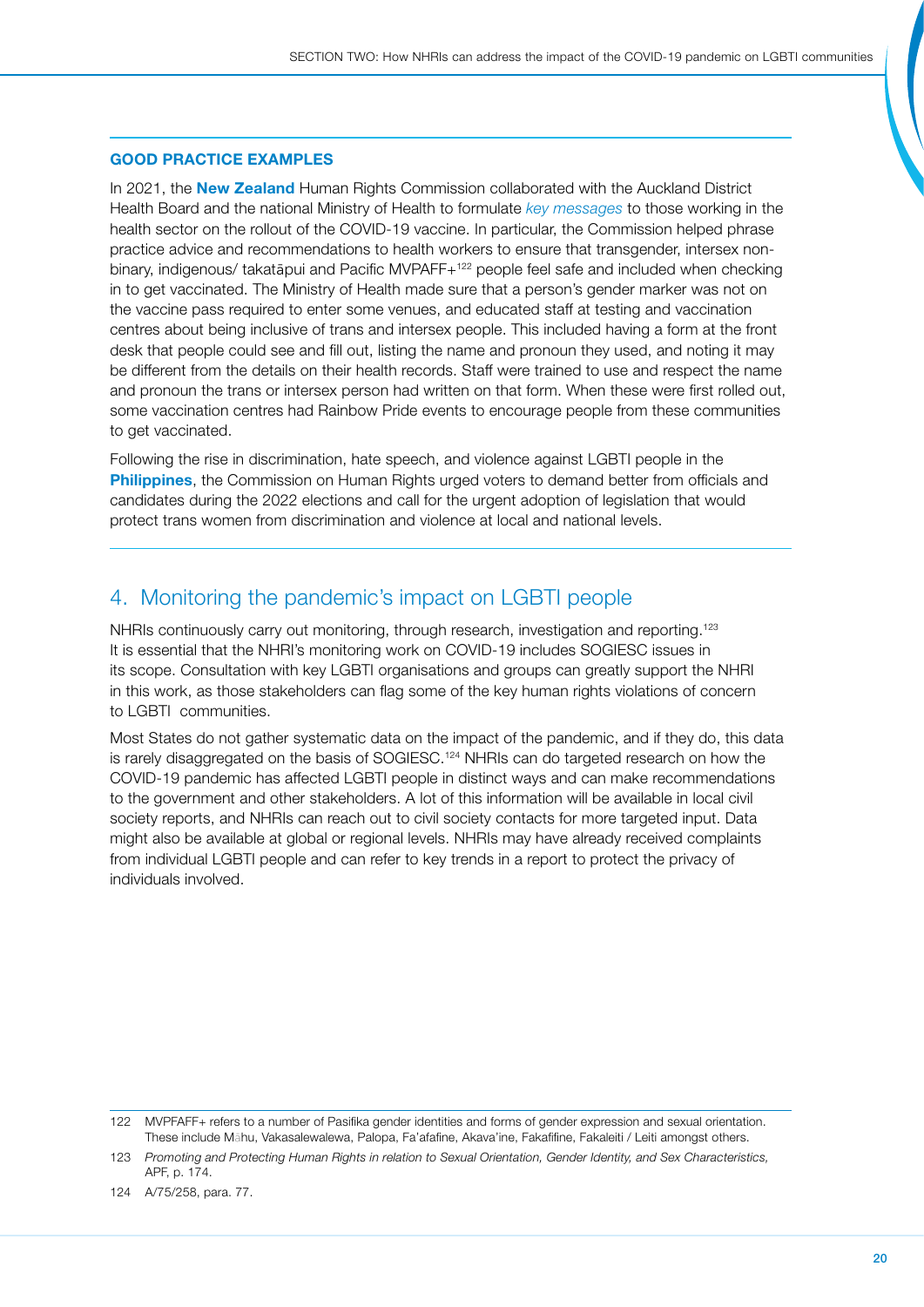#### <span id="page-20-0"></span>POSSIBLE ACTIONS

- Ensure that all **NHRI monitoring activities**, including in the context of COVID-19, discuss the human rights of LGBTI people, including, for example, when looking at the pandemic's impact on access to healthcare or employment.
- Undertake thematic monitoring projects, in cooperation with LGBTI organisations, on discrimination and violence experienced by LGBTI people during the COVID-19 pandemic.
- Submit reports as part of the country's Universal Periodic Review, or UN Treaty body reviews on the impact of COVID-19 on LGBTI people globally. Participate in consultations held by UN Special Procedures on the impact of the pandemic on vulnerable groups.
- Develop **guidelines on best practices** for ensuring that LGBTI people have access to state support and benefits to compensate for income loss during the pandemic, including those in precarious work or on temporary visas.

#### GOOD PRACTICE EXAMPLES

The Timor-Leste Office of the Provedoria for Human Rights and Justice (PDHJ) has had a designated focal point on LGBTI issues since 2014, who cooperates with a wide range of stakeholders. The PDHJ has however also incorporated SOGIESC perspectives in its general monitoring work, for instance during the implementation of the state of emergency and sanitary fence. As part of this work, the PDHJ also learnt how these impacted LGBTI people. For instance, only essential services could run during these periods and most trans people, who work in salons, as carpenters, decorators, or similar, lost their income.

The **Philippines** Commission on Human Rights documented a rise in brutal anti-LGBTI hate crimes and murders during the COVID-19 pandemic<sup>125</sup> and investigated several of these. For instance, the CHR issued a statement following the murder of *[Ebeng Mayor](https://www.facebook.com/784522714997609/photos/a.784575471659000/3837416216374895/)*, a trans man in Quezon City in 2021, and of *[Cindy Jones Torres](https://chr.gov.ph/statement-of-chr-spokesperson-atty-jacqueline-ann-de-guia-on-the-killing-of-transgender-woman-cindy-jones-torres/)*, a trans woman in Guiguinto. The Commission denounced all forms of gender-based violence against trans, gender non-conforming, and LGBTI people and vowed to conduct an independent investigation and cooperate with the authorities. The Commission made similar statements against other cases of anti-LGBTI violence.<sup>126</sup>

The **Samoa** NHRI is preparing a report on the impact of COVID-19 on vulnerable groups, including LGBTI people. With the help of the report, the NHRI hopes to formulate guidelines on assisting vulnerable groups.

Mongolia's National Human Rights Commission conducted a study on COVID-19, highlighting the situation of vulnerable groups, and made recommendations to the relevant government agencies.

## 5. Complaints handling

One of the key roles of NHRIs is to investigate and resolve complaints. To do this, it is essential that members and staff members of NHRIs are trained and aware of SOGIESC issues in general.<sup>127</sup>

<sup>125</sup> Information shared with APF for the purpose of this report.

<sup>126</sup> Carreon, Frencie, *Attacks on LGBTQ+ people disturb officials, advocates in Zamboanga,* Rappler, August 23, 2021, *<https://www.rappler.com/nation/attacks-lgbtq-people-disturb-officials-advocates-zamboanga/>*.

<sup>127</sup> *Promoting and Protecting Human Rights in relation to Sexual Orientation, Gender Identity, and Sex Characteristics,*  APF, p.168.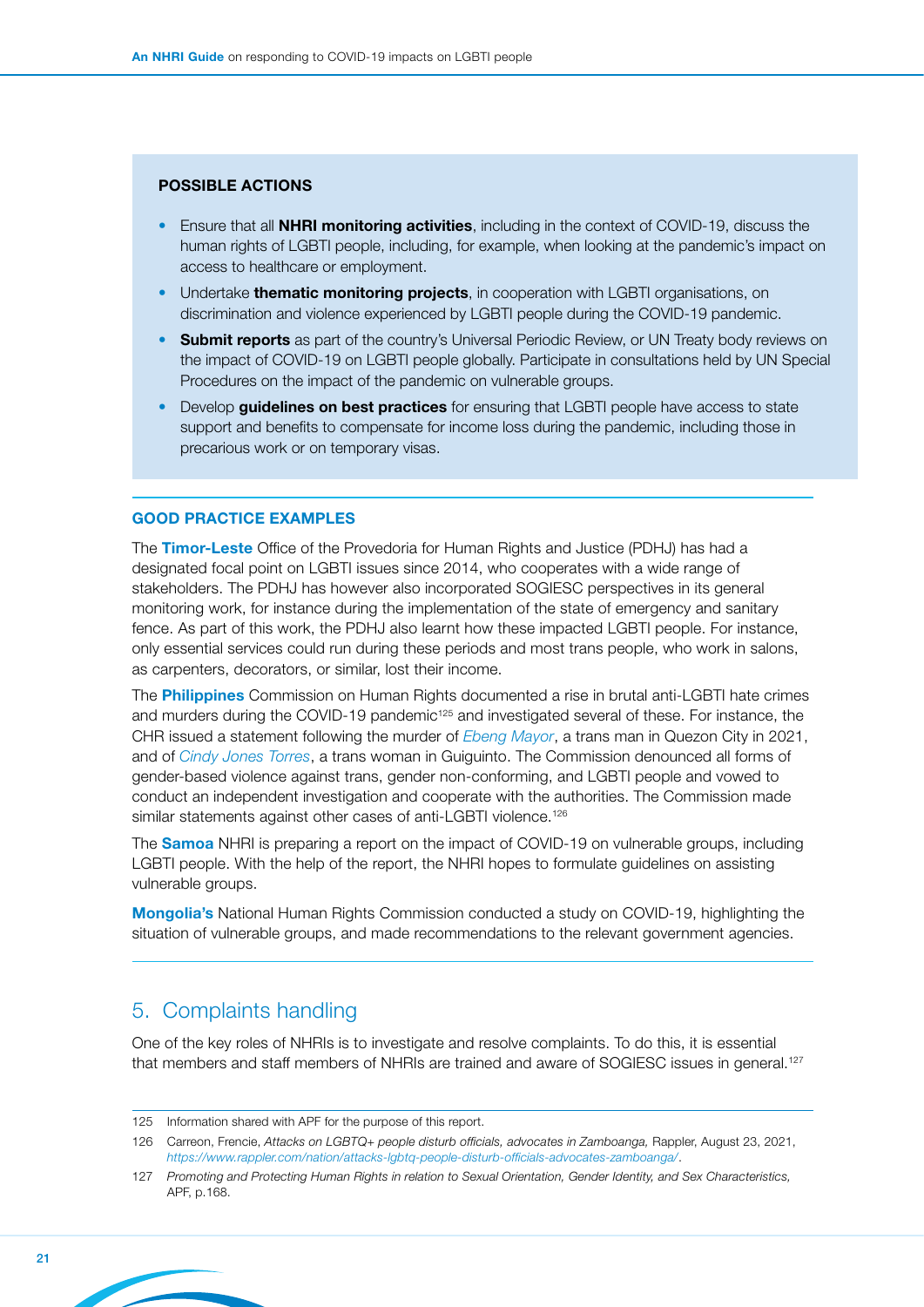<span id="page-21-0"></span>This will also allow them to better respond to complaints about human rights violations that emerge in a crisis, such as the COVID-19 pandemic. They will also be able to connect with organisations working on SOGIESC issues who may be able to assist victims.

### POSSIBLE ACTIONS

- Train NHRI members and staff to be sensitive and responsive to the needs of victims who experience discrimination and violence on the basis of their SOGIESC, for instance when applying for state benefits, or wanting to access testing or vaccinations.
- To **encourage reporting** from LGBTI people, **publish** anonymous case studies of complaints the NHRI has received and resolved, reach out to LGBTI organisations, and speak up about the human rights issues LGBTI people and organisations are facing, including on important days of action and remembrance for specific groups.
- Provide *information*, in accessible and understandable languages and formats, to LGBTI individuals and organisations to assist victims of human rights violations to lodge complaints with the NHRI.
- Actively **investigate complaints** regarding the infringement of LGBTI people's rights during the COVID-19 pandemic.
- Maintain a **database of complaints** of human rights violations related to the COVID-19 pandemic and ensure that complaints of violations on the basis of SOGIESC are duly recorded and the data can be disaggregated and analysed later.

## GOOD PRACTICE EXAMPLE

In response to the increase in the number of complaints received during the COVID-19 pandemic, the Commission on Human Rights of the Philippines launched an *[online reporting system](https://www.gbvcovid.report/)* for victims of gender-based violence, including for those who are targeted by violence because they are LGBTQIA+ persons. As of March 2022, the platform has documented 27 cases against LGBTQIA+ people.

## 6. Court interventions and monitoring

NHRIs may submit amicus curiae briefs as part of court proceedings, to advise the court as an impartial expert body on the application of human rights law. NHRIs can use their expertise in cases regarding SOGIESC issues, including in relation to the COVID-19 pandemic. NHRIs may also raise their voice when States roll back human rights through legislative amendments as part of their COVID-19 response.

## POSSIBLE ACTIONS

**Monitor cases** coming before the courts that raise human rights issues concerning SOGIESC and seek to intervene where appropriate and necessary.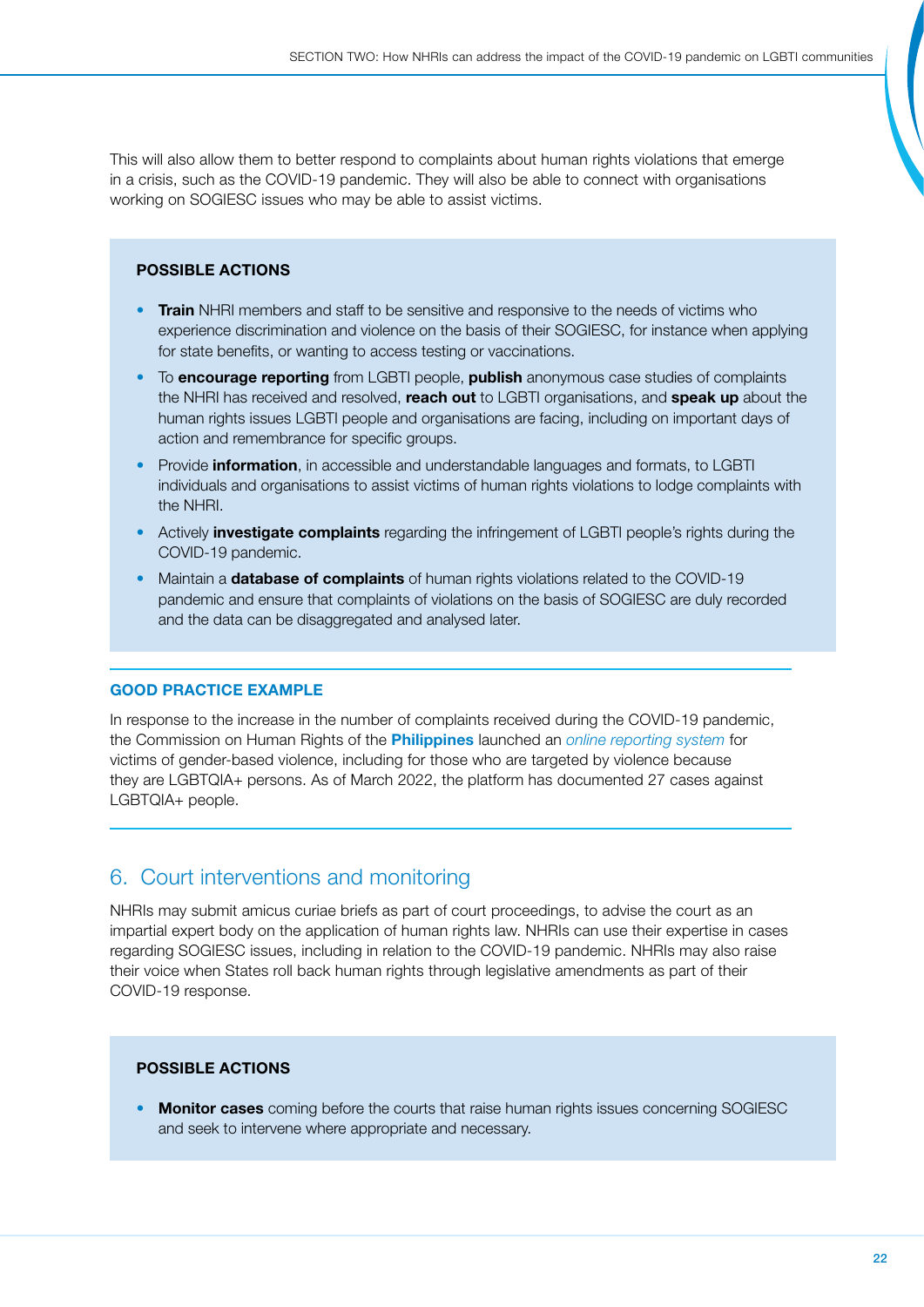## <span id="page-22-0"></span>7. Advocating for laws, policies, and practices that alleviate the impact of the pandemic on LGBTI people

Monitoring and reporting on human rights violations that LGBTI people face during the pandemic can amplify the NHRI's important voice in calling for legal protections. NHRIs can advocate for changes in laws, attitudes, or practices by the government, the judiciary, the media, among businesses, the general public, and others.128

Since the onset of the pandemic, several countries have decided to amend existing legislation or put new laws and regulations in place to respond to the health crisis. For instance, restrictions on gatherings have been upheld for extended periods of time in a number of countries. In some cases, these restrictions were used to ensure community meetings or for instance Pride events could not take place. In such cases, the NHRI can urge the government to withdraw undue restrictions. NHRIs can participate in consultation processes or submit an opinion, to make sure that the situation and needs of LGBTI people are reflected in these legal changes. Importantly, NHRIs can remind the government of its obligations when it plans to roll back existing human rights under the disguise of pandemic measures.129

NHRIs may have been calling for legislative reform before and are now documenting additional violations as evidence of why that reform is needed. Alternatively, NHRIs may learn about new challenges and needs that require a new legal response.<sup>130</sup>

#### POSSIBLE ACTIONS

- Use the evidence collected by the NHRI on the impact of the pandemic on LGBTI people and **call** for comprehensive and inclusive anti-discrimination legislation.
- Engage NGOs in the advocacy of the NHRI's reports on the pandemic's impact on vulnerable groups, including LGBTI communities.
- Submit an opinion on the need to introduce legal gender recognition procedures, point to difficulties that trans, non-binary, and intersex people, whose documents may not match their identity or appearance, have faced during the pandemic, when accessing state benefits, vaccinations, or tests.
- Call for **vaccination and testing to be available** to the public without ID cards, to ensure that trans, intersex, and gender non-conforming people can access them on an equal basis with others.
- Urge the government to repeal criminalisation provisions that prevent LGBTI people from seeking healthcare services during the pandemic or from reporting cases of domestic or family violence during lockdowns.

<sup>128</sup> *Promoting and Protecting Human Rights in relation to Sexual Orientation, Gender Identity, and Sex Characteristics,* APF, p. 182.

<sup>129</sup> OHCHR, *COVID-19 and the Human Rights of LGBTI people.* 

<sup>130</sup> Ibid.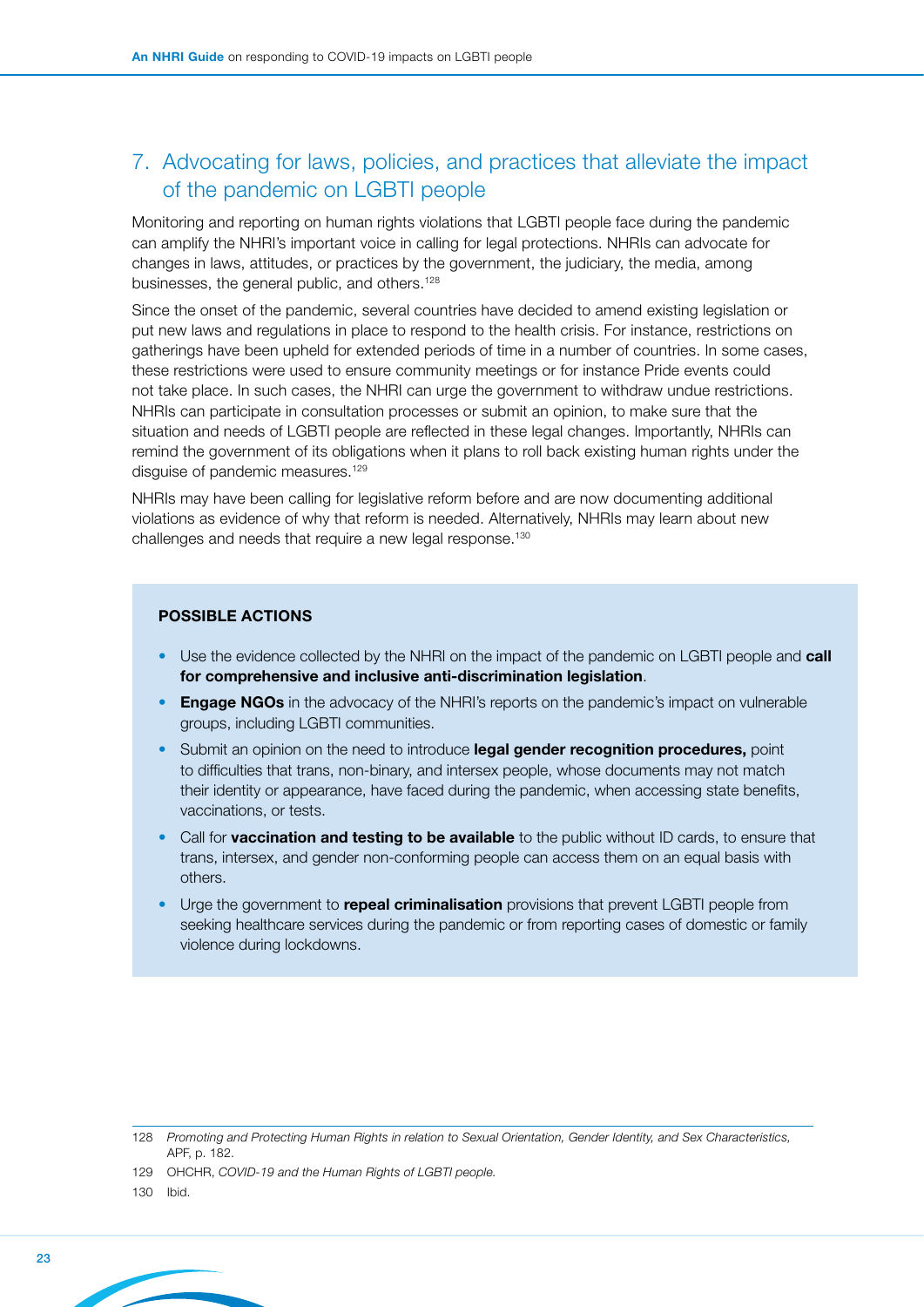## <span id="page-23-0"></span>GOOD PRACTICE EXAMPLE

The **Philippines** Commission on Human Rights called on the government to launch immediate and full investigations on anti-LGBTI hate crimes and murders during the pandemic, and bring perpetrators to justice.131 The Commission *[reiterated its stance](https://chr.gov.ph/wp-content/uploads/2018/10/Position-Paper-on-the-Anti-Discrimination-on-the-Basis-of-Sexual-Orientation-and-Gender-Identity-or-Expression-Bill.pdf)* and called for the speedy adoption of the SOGIE Equality Bill, which would provide LGBTI people with legal protection from discrimination and violence.<sup>132</sup>

## 8. Cooperation and engagement

NHRIs should work in cooperation with state institutions, NGOs, and other key stakeholders.<sup>133</sup> This collaboration can be part of the NHRI's advocacy or training work, and could mean that NGOs could deliver internal training for NHRI staff. Many NHRIs in the Asia Pacific regions work closely with NGOs, including, as part of their COVID-19 response work. Regular meetings with LGBTI civil society can support NHRIs in keeping up to date on how the pandemic impacts LGBTI communities, and specific subgroups in it. It is important that NHRIs are in touch with a wide range of groups and organisations that may represent different groups within the broader community. For instance, some organisations might focus on trans migrant sex workers, others may represent LGBTI people with disabilities. There may also be an intersex group in your country or youth groups for LGBTI adolescents. All these groups will be affected by the pandemic and similar crises, in different ways.

## POSSIBLE ACTIONS

- Build and maintain collaborative relationships with diverse LGBTI organisations and networks to inform the work of the NHRI in the context of the COVID-19 pandemic.
- Ensure joint strategising between the NHRI and LGBTI organisations in developing responses to the COVID-19 pandemic, that reflect their distinct roles and mandates.
- Arrange **regular meetings** for exchange of information on how the pandemic affects LGBTI people in your country.

#### GOOD PRACTICE EXAMPLES

Fiji's Human Rights and Anti-Discrimination Commission *[held](https://www.fhradc.org.fj/sexual-orientation-gender-identity/)* its first national consultation with LGBTIQ NGOs and the community in 2018, to listen and learn about their specific situation. This consultation helped the NHRC to establish a network and communication channels with the relevant NGOs. The NHRC was then able to quickly learn from these NGOs about the impact of the COVID-19 pandemic on LGBTIQ people. The National Human Rights Commission of Thailand held a civil society seminar in 2021, where they learned that many LGBT people with disabilities

<sup>131</sup> Information shared with APF for the purpose of this report.

<sup>132</sup> See for instance, Philippines Commission on Human Rights, Statement of CHR Spokesperson, *Atty Jacqueline Ann de Guia, on the killing of transgender man Ebeng Mayor,* May 22, 2021, *[https://chr.gov.ph/statement-of-chr-spokes](https://chr.gov.ph/statement-of-chr-spokesperson-atty-jacqueline-ann-de-guia-on-the-killing-of-transgender-man-ebeng-mayor/)[person-atty-jacqueline-ann-de-guia-on-the-killing-of-transgender-man-ebeng-mayor/](https://chr.gov.ph/statement-of-chr-spokesperson-atty-jacqueline-ann-de-guia-on-the-killing-of-transgender-man-ebeng-mayor/)* and Philippines Commission on Human Rights, Statement of CHR Spokesperson, Atty. J*acqueline Ann de Guia, on the killing of transgender woman Cindy Jones Torres*, August 6, 2021, *[https://chr.gov.ph/statement-of-chr-spokesperson-atty-jacqueline-ann-de-guia](https://chr.gov.ph/statement-of-chr-spokesperson-atty-jacqueline-ann-de-guia-on-the-killing-of-transgender-woman-cindy-jones-torres/)[on-the-killing-of-transgender-woman-cindy-jones-torres/](https://chr.gov.ph/statement-of-chr-spokesperson-atty-jacqueline-ann-de-guia-on-the-killing-of-transgender-woman-cindy-jones-torres/)*.

<sup>133</sup> *Promoting and Protecting Human Rights in relation to Sexual Orientation, Gender Identity, and Sex Characteristics,*  APF, p. 184.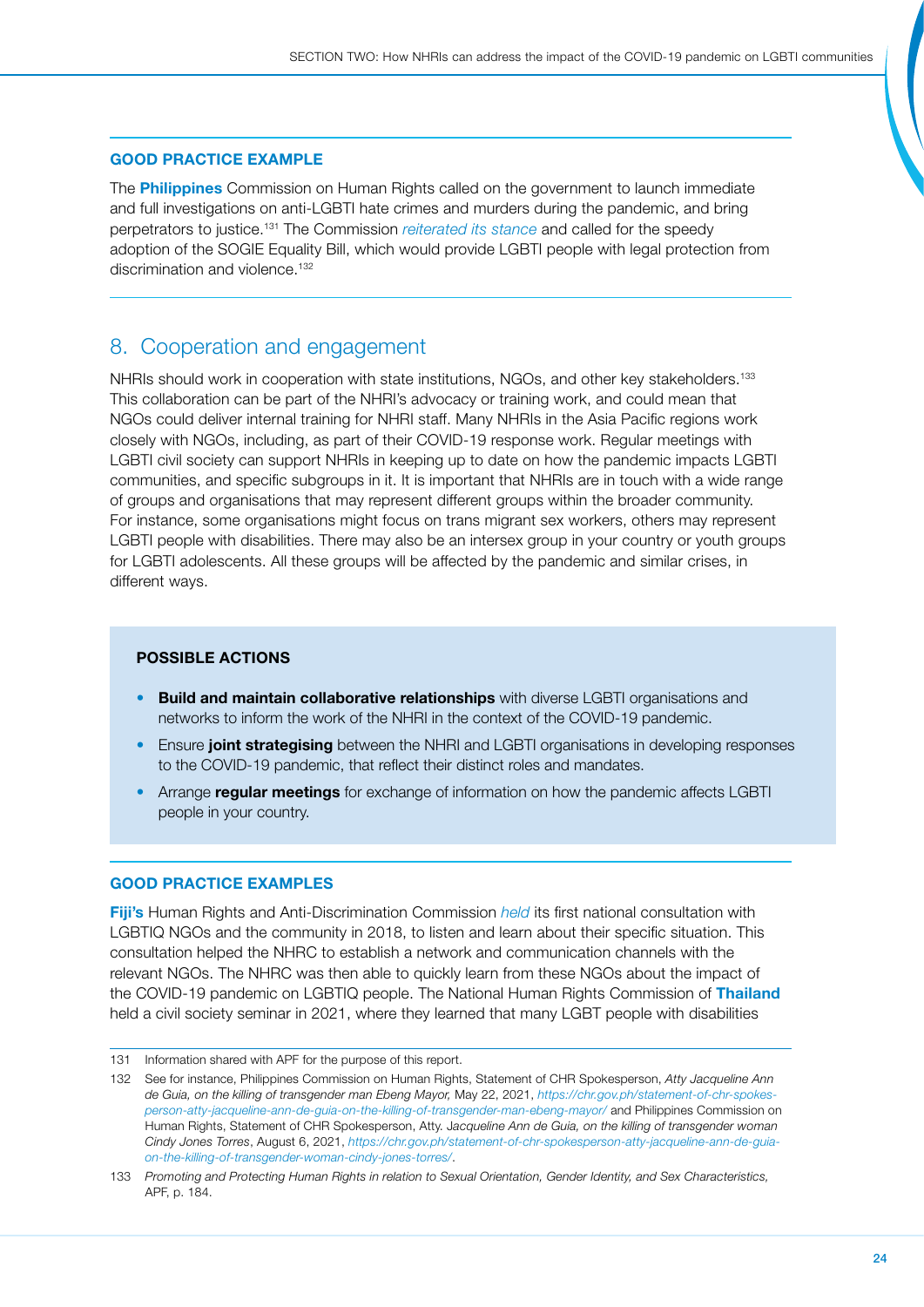lacked access to information about the COVID-19 pandemic. Several other NHRIs, for instance in Mongolia, New Zealand, and Samoa, have also learned about the impact from local LGBTI civil society organisations.

## 9. National inquiries

NHRIs can conduct national inquiries to investigate systemic patterns of human rights violation and the identification of findings and recommendations.<sup>134</sup> NHRIs may decide to conduct an inquiry related to COVID-19, for instance on the rollback of the right to freedom of assembly or about the vulnerabilities of a specific population group. The Human Rights Commission of Malaysia (Suhakam) for instance, referred to an earlier inquiry it undertook on the Land Rights of Indigenous Peoples in its communication on the impact of the pandemic on indigeneous people.135 Where an NHRI has previously used its inquiry functions to investigate human rights violations against a group, it may be appropriate to revisit the impacts of the pandemic on those rights.

## GOOD PRACTICE EXAMPLES

In March 2022, the New Zealand Human Rights Commission's Disability Rights Commissioner launched an Inquiry into the support of disabled people during the Omicron outbreak.<sup>136</sup> This followed the publication of a report in January 2021 from New Zealand's Independent Monitoring Mechanism for the United Nations Convention on the Rights of Persons with Disabilities on the New Zealand Government's response to the COVID-19 emergency.<sup>137</sup> The first phase of this Inquiry will gather information from organisations about what they understand to be the current experiences of disabled people, and their families, with a report and recommendations due to be released in April 2022. Indigenous lesbian disability advocate and lawyer, Dr Huhana Hickey, has spoken publicly in support of the Inquiry.<sup>138</sup> There may be specific issues faced by LGBTI disabled people, including those who have less access to family support and therefore are at greater risk when there are gaps in government provided support due to the pandemic.

### POSSIBLE ACTIONS

**Ensure** that any inquiry related to **COVID-19** includes the specific situation, concerns, and needs of LGBTI people.

<sup>134</sup> Ibid., p. 188.

<sup>135</sup> Suhakam, LETTER | *Covid-19 and indigenous people's resilience,* August 9, 2020, Malaysiakini, *[https://www.malay](https://www.malaysiakini.com/letters/538013)[siakini.com/letters/538013](https://www.malaysiakini.com/letters/538013)*.

<sup>136</sup> The New Zealand Human Rights Commission, *Commissioner Announces Inquiry into Support of Disabled People During Omicron*, March 9, 2022, *[https://www.hrc.co.nz/news/commissioner-announces-inquiry-support-disabled-peo](https://www.hrc.co.nz/news/commissioner-announces-inquiry-support-disabled-people-during-omicron/)[ple-during-omicron/](https://www.hrc.co.nz/news/commissioner-announces-inquiry-support-disabled-people-during-omicron/)*.

<sup>137</sup> The New Zealand Human Rights Commission, *Making Disability Rights Real in a Pandemic: The Independent Monitoring Mechanism's report on the New Zealand Government's response to the COVID-19 emergency,* January, 2021, *[https://www.ombudsman.parliament.nz/sites/default/files/2021-01/Making%20Disability%20Rights%20Real%20in%20](https://www.ombudsman.parliament.nz/sites/default/files/2021-01/Making%20Disability%20Rights%20Real%20in%20a%20Pandemic.pdf) [a%20Pandemic.pdf](https://www.ombudsman.parliament.nz/sites/default/files/2021-01/Making%20Disability%20Rights%20Real%20in%20a%20Pandemic.pdf)*.

<sup>138</sup> Tang Eda, *Call for urgency as inquiry into support of disabled people during Omicron launched,* Stuff, March 10, 2022, *[https://www.stuff.co.nz/pou-tiaki/128016410/call-for-urgency-as-inquiry-into-support-of-disabled-people](https://www.stuff.co.nz/pou-tiaki/128016410/call-for-urgency-as-inquiry-into-support-of-disabled-people-during-omicron-launched)[during-omicron-launched](https://www.stuff.co.nz/pou-tiaki/128016410/call-for-urgency-as-inquiry-into-support-of-disabled-people-during-omicron-launched)*.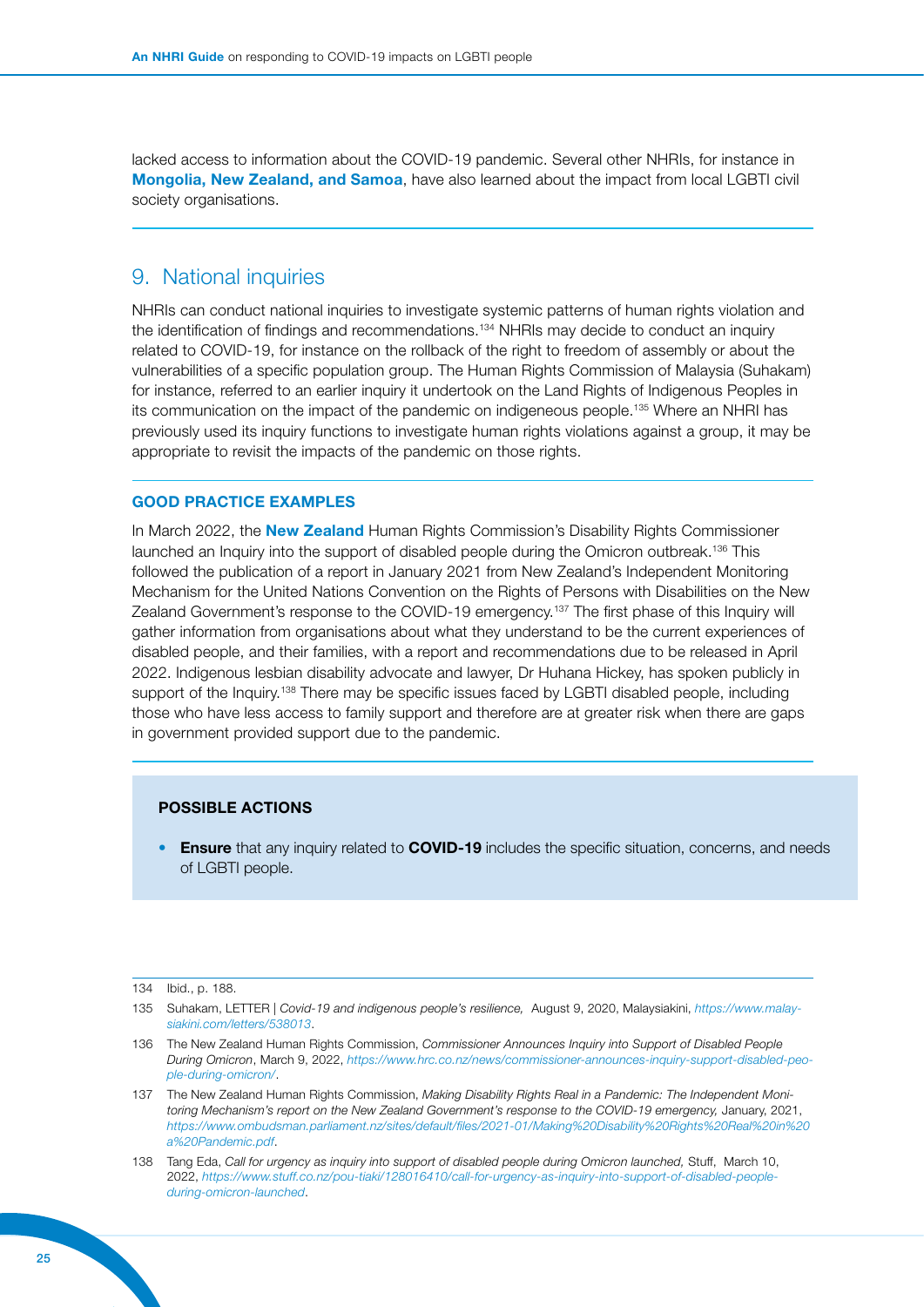## <span id="page-25-0"></span>Resources

### APF resources

- *[Promoting and Protecting Human Rights in relation to Sexual Orientation, Gender Identity and Sex](https://www.asiapacificforum.net/resources/manual-sogi-and-sex-charactersitics/)  [Characteristics](https://www.asiapacificforum.net/resources/manual-sogi-and-sex-charactersitics/)*. Asia Pacific Forum. 2016.
- *[Part of our Everyday Work: NHRI Guidelines for Mainstreaming SOGISC Work](https://www.asiapacificforum.net/resources/guidelines-mainstreaming-sexual-orientation-gender-identity-and-sex-characteristics-work/)*. Asia Pacific Forum. 2017.
- *[Factsheets on Sexual Orientation, Gender Identity and Expression and Sex Characteristics](https://find.asiapacificforum.net/l/en/sexual-orientation-gender-identity-and-expression-and-sex-characteristics-sogiesc)*. Asia Pacific Forum. 2021.
- Factsheet 1: *[Understanding sexual orientation, gender identity, gender expression](https://find.asiapacificforum.net/l/en/sexual-orientation-gender-identity-and-expression-and-sex-characteristics-sogiesc/understanding-sexual-orientation-gender-identity-gender-expression-and-sex-characteristics)  [and sex characteristics](https://find.asiapacificforum.net/l/en/sexual-orientation-gender-identity-and-expression-and-sex-characteristics-sogiesc/understanding-sexual-orientation-gender-identity-gender-expression-and-sex-characteristics)*
- Factsheet 2: *[Being L, G and B in Asia Pacific](https://find.asiapacificforum.net/l/en/sexual-orientation-gender-identity-and-expression-and-sex-characteristics-sogiesc/being-l-g-and-b-in-asia-and-the-pacific)*
- Factsheet 3: *[Being transgender in Asia Pacific](https://find.asiapacificforum.net/l/en/sexual-orientation-gender-identity-and-expression-and-sex-characteristics-sogiesc/being-transgender-in-asia-pacific)*
- Factsheet 4: *[Being intersex in Asia Pacific](https://find.asiapacificforum.net/l/en/sexual-orientation-gender-identity-and-expression-and-sex-characteristics-sogiesc/being-intersex-in-asia-pacific)*
- Factsheet 5: *[International and regional developments in human rights law](https://find.asiapacificforum.net/l/en/sexual-orientation-gender-identity-and-expression-and-sex-characteristics-sogiesc/international-and-regional-developments-in-human-rights-law)*
- Factsheet 6: *[The Yogyakarta Principles](https://find.asiapacificforum.net/l/en/sexual-orientation-gender-identity-and-expression-and-sex-characteristics-sogiesc/the-yogyakarta-principles)*
- Factsheet 7: *[The APF's response to the Yogyakarta Principles](https://find.asiapacificforum.net/l/en/sexual-orientation-gender-identity-and-expression-and-sex-characteristics-sogiesc/the-apf-s-response-to-the-yogyakarta-principles)*
- Factsheet 8: *[What more NHRIs can do](https://find.asiapacificforum.net/l/en/sexual-orientation-gender-identity-and-expression-and-sex-characteristics-sogiesc/what-more-nhris-can-do)*
- Factsheet 9: *[COVID-19 & LBGTI people](https://find.asiapacificforum.net/l/en/sexual-orientation-gender-identity-and-expression-and-sex-characteristics-sogiesc/covid-19-lbgti-people)*

### Civil society reports

- *[The Impact of COVID-19 on LGBTIQ+ Organizations in Southeast Asia](https://aseansogiecaucus.org/images/resources/publications/20211130%20The%20Impact%20of%20COVID-19%20on%20LGBTIQ%20%20Organizations%20in%20Southeast%20Asia%20-%20ASEAN%20SOGIE%20Caucus.pdf)*. ASEAN SOGIESC Caucus. 2021.
- *[We don't do a lot for them specifically: A scoping report on gaps and opportunities for improving](https://www.calpnetwork.org/wp-content/uploads/2021/08/WDDALFTS_FullReport_Web.pdf)  [diverse SOGIESC inclusion in cash transfer and social protection programs, during the COVID-19](https://www.calpnetwork.org/wp-content/uploads/2021/08/WDDALFTS_FullReport_Web.pdf)  [crisis and beyond](https://www.calpnetwork.org/wp-content/uploads/2021/08/WDDALFTS_FullReport_Web.pdf)*. Edge Effect. 2021.
- *[Briefing note: Impacts of COVID-19 on LGBTIQ+ people](https://www.edgeeffect.org/wp-content/uploads/2020/04/LGBTIQ-COVID19_EdgeEffect_30Apr.pdf)*. Edge Effect. 2021.
- *[Intersex people and COVID-19](https://ihra.org.au/36340/intersex-people-covid19/)*. Intersex Human Rights Australia. 2020.
- LGBTI+ in the Commonwealth in the COVID-19 Era, *[2020](https://www.commonwealth-covid19.com/)* & *[2021](https://www.kaleidoscopetrust.com/Administrator/pdfforms/LGBTI+%20People%20in%20the%20Commonwealth%20in%20the%20Covid%20Era:%20An%20Update974430.pdf)* reports. Kaleidoscope Trust.
- *[Vulnerability Amplified: The Impact of the COVID-19 Pandemic on LGBTIQ People](https://outrightinternational.org/sites/default/files/COVIDsReportDesign_FINAL_LR_0.pdf)*. OutRight Action International. 2020.
- *[Living with HIV in the time of COVID-19: Report from a survey of networks of people living with HIV](https://www.wlhiv.org/_files/ugd/836bb6_6dd1315af17c4b0bb088d8e837aef632.pdf)*. e Global Network of People Living with HIV (GNP+), the International Community of Women Living with HIV (ICW) and the Global Network of Young People Living with HIV (Y+Global). 2020
- *[LGBTI individuals in Oceania struggle with a multitude of COVID-19 related challenges](https://www.apcom.org/alfo-survey-lgbti-individuals-in-oceania-struggle-with-multitude-of-covid19-related-challenges/)*. ALFO, APCOM. 2020.
- *[Online Survey on LGBTQ and Human Rights Violations and Abuses during the COVID-19](https://www.apcom.org/online-survey-on-lgbtq-and-human-rights-violations-and-abuses-during-the-covid-19-pandemic-in-the-asia-pacific-launched-on-human-rights-day-2021/)  [Pandemic in the Asia Pacific](https://www.apcom.org/online-survey-on-lgbtq-and-human-rights-violations-and-abuses-during-the-covid-19-pandemic-in-the-asia-pacific-launched-on-human-rights-day-2021/)*. APCOM. [To be published].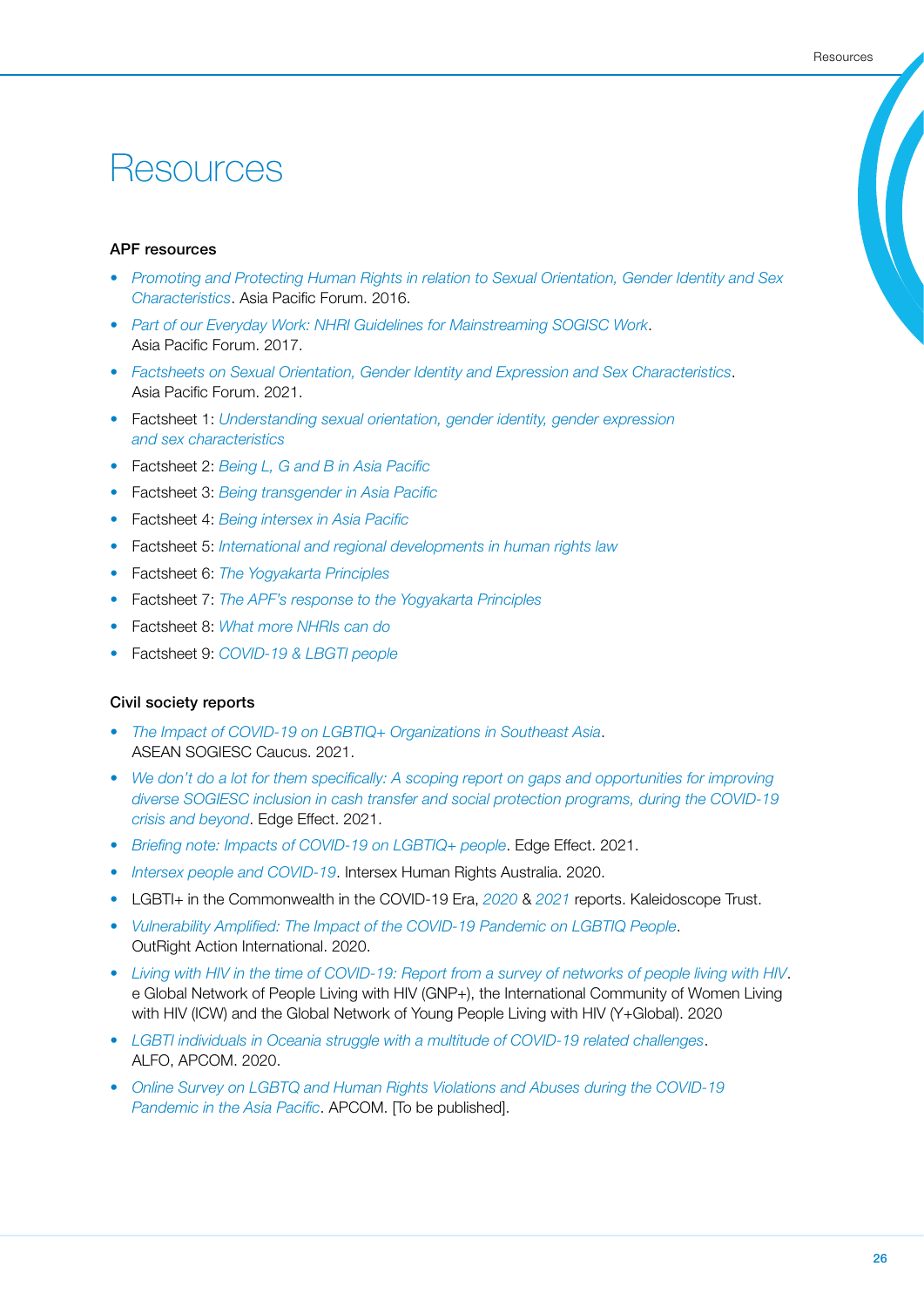#### Other resources

- *[Violence and discrimination based on sexual orientation and gender identity during the](https://undocs.org/A/75/258)  [coronavirus disease \(COVID-19\) pandemic](https://undocs.org/A/75/258)*. UN Independent Expert on protection against violence and discrimination based on sexual orientation and gender identity. A/75/258. 2020.
- *[COVID-19 and the Human Rights of LGBTI People](https://www.ohchr.org/Documents/Issues/LGBT/LGBTIpeople.pdf)*. Office of the High Commissioner on Human Rights. 2020.
- *[NHRI responses to the COVID-19 pandemic](https://www.ohchr.org/EN/Countries/NHRI/Pages/NHRIS-and-Covid-19.aspx)*. Office of the High Commissioner on Human Rights.